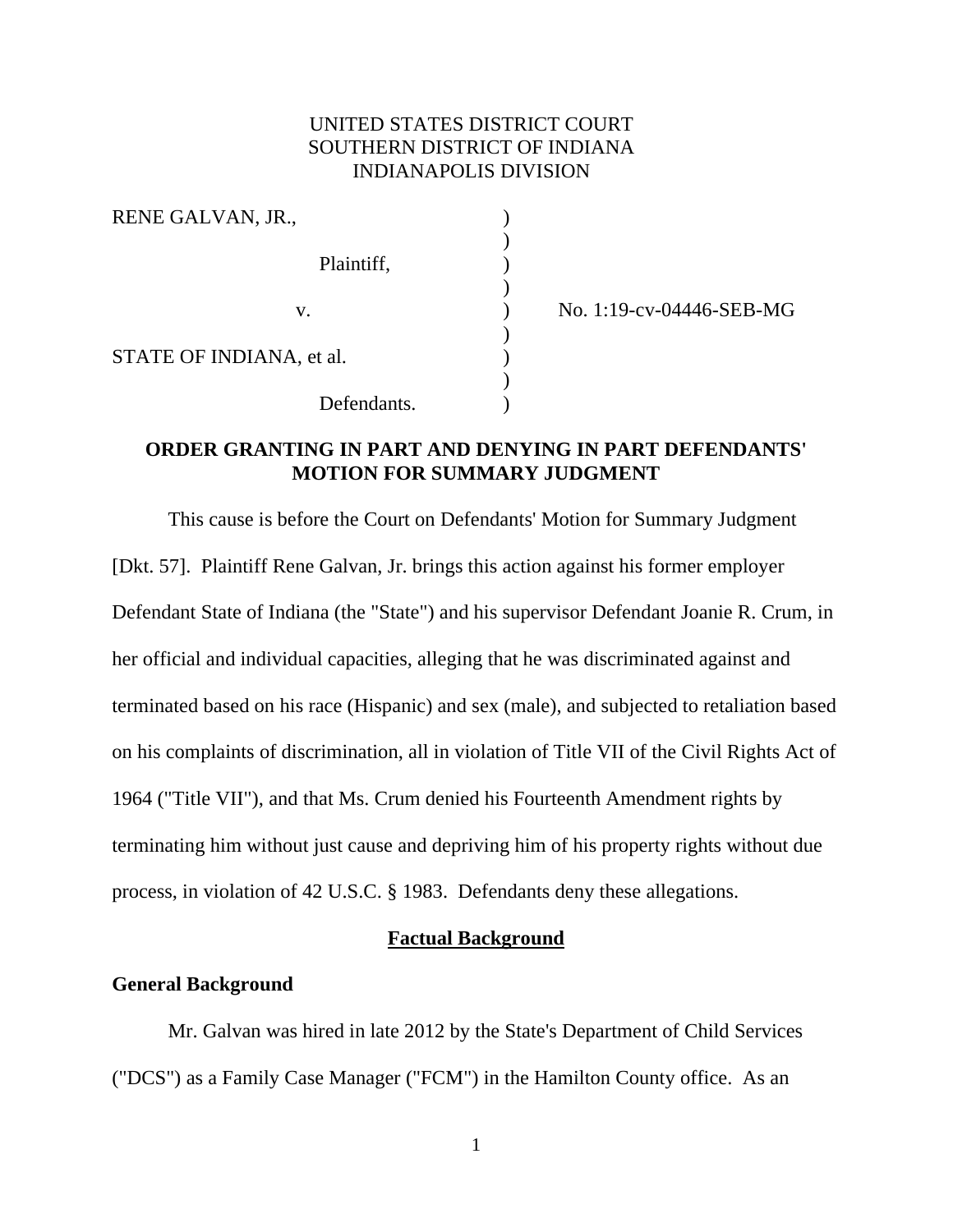FCM, Mr. Galvan was responsible for managing the cases he was assigned but had no supervisory responsibilities. In 2015, at the request of a supervisor, Mr. Galvan voluntarily transferred to DCS's larger Madison County office where he was later promoted to Family Case Manager Supervisor ("FCMS"). As an FCMS, Mr. Galvan was responsible for supervising a team of FCMs. He was directly supervised in that role by the Local Office Director of Madison County, who, in turn, was supervised by the Regional Manager of Region 11, which territory includes Hamilton, Madison, Tipton, and Hancock Counties.

### **Plaintiff's 2012–2016 Appraisal Reports**

In each of his appraisal reports issued from 2012 through 2016, Mr. Galvan received "meets" or "exceeds" expectations ratings in every assessed category. He received particularly high praise for his teamwork and his willingness to assist his coworkers in various ways, including, "on calls, being extra hands during a removal, or being a translator for Spanish-speaking families, when safety needs to be assured or when emergencies arise." Dkt. 59-1 at 123. His reviews also noted that he "identified when co-workers … struggled and … assisted in supporting them through difficult times." *Id.*

Mr. Galvan did, however, receive feedback from various supervisors throughout this period describing him as a "jokester" who tended to make light of situations to such an extent that his coworkers and subordinates could not always discern whether he was taking their concerns seriously and whether they should take seriously his input on decisionmaking. Mr. Galvan was advised to focus on his demeanor and on improving his communication skills. After concerns were raised in early appraisal reports regarding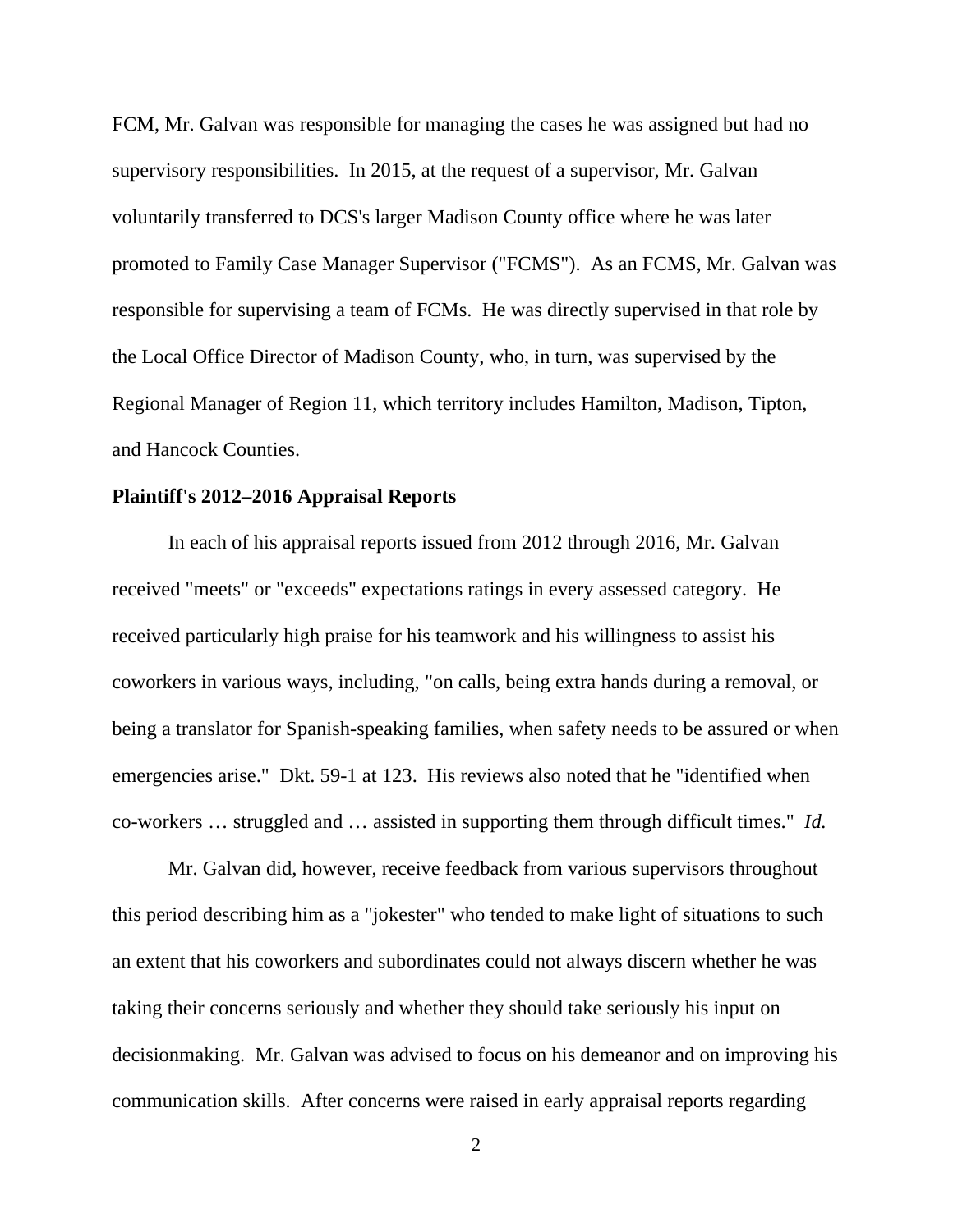Mr. Galvan's tendency to "ask for guidance from all the supervisors instead of following the advice of the first supervisor response" and to "show and state visible frustrations … in unprofessional ways" when he "disagreed with management directives," Mr. Galvan admitted that he was dubbed the "why guy" by his co-workers because of his tendency always to ask management "[w]hy are we doing this?" Galvan Dep. at 58. Mr. Galvan testified that he posed such questions not to be defiant but only to clarify and understand the expectations, though he believed management did not always welcome his questions. He never received formal discipline based on any of this conduct, however.

# **Turnover in DCS Supervisory Staff**

At the end of 2016, Dan Brumfield, who at that point had served as the Regional Manager of Region 11 throughout Mr. Galvan's entire tenure with DCS, left State employment for other employment. DCS did not immediately replace him; thus, during the first few months of 2017 no one filled the position of full-time Region 11 Manager. In April 2017, DCS promoted Defendant Joannie Crum, a white female who was serving as the Local Office Director for Montgomery County at the time to the Regional Manager position previously vacated by Mr. Brumfield. In July 2017, shortly after Ms. Crum took over as Regional Manager, Madison County's Local Office Director, Karen Blessinger, who had been Mr. Galvan's direct supervisor, left the Madison County office.

Following Ms. Blessinger's departure, at Ms. Crum's request, in addition to their regular duties Hamilton County Local Office Director Christi Tucker-Beebe and Tipton County Local Office Director Lyndsay Krauter performed the duties of the Madison County Local Office Director until December 2017 when Ms. Crum promoted Kathryn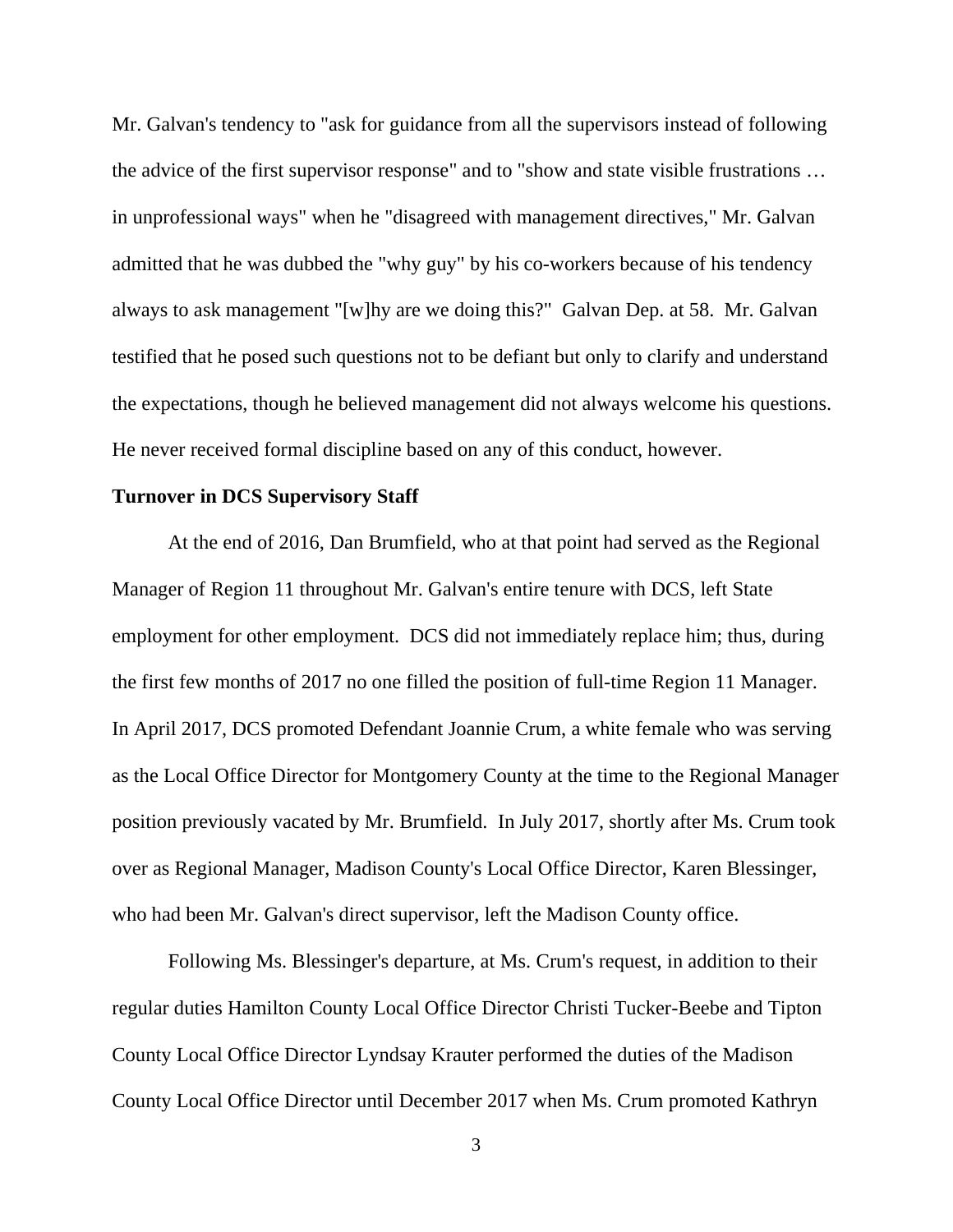Heman, a white female peer of Mr. Galvan's, to fill the full-time role of Local Office Director of Madison County.

#### **Hispanic Outreach Meetings**

When Ms. Crum was promoted to Regional Manager, Mr. Galvan had for some time been representing DCS at a Hispanic community outreach program with the Anderson Police Department by attending the meetings to provide advice to Hispanic families regarding DCS's services. According to Mr. Galvan, he was the only Hispanic DCS employee who spoke fluent Spanish and "had a lot in common with that community." Galvan Dep. at 201. Although no complaints had been received regarding Mr. Galvan's representation of DCS at these meetings, shortly after Ms. Crum was promoted to Regional Manager and before Ms. Heman was promoted to Madison County's Local Office Director, Ms. Crum informed Mr. Galvan that she did not want him to attend those meetings alone, prompting her to assign Ms. Heman, a white woman who had studied Spanish in college, to attend with him.

Ms. Heman attended one such meeting with Mr. Galvan but did not speak publicly; she "just sat there and just watched and just sat in a corner and kind of never interacted with anyone." *Id.* at 202. Following that meeting, Mr. Galvan maintains, he was asked by either Hispanic community members or the Anderson Police Department, it is not clear which, to no longer bring Ms. Heman to meetings because "it made the people feel uncomfortable." *Id.* When Mr. Galvan communicated that request to Ms. Crum she said that if he wanted to attend the community meeting "you're going to take Ms. Heman." *Id.* Mr. Galvan informed the coordinator of the outreach program who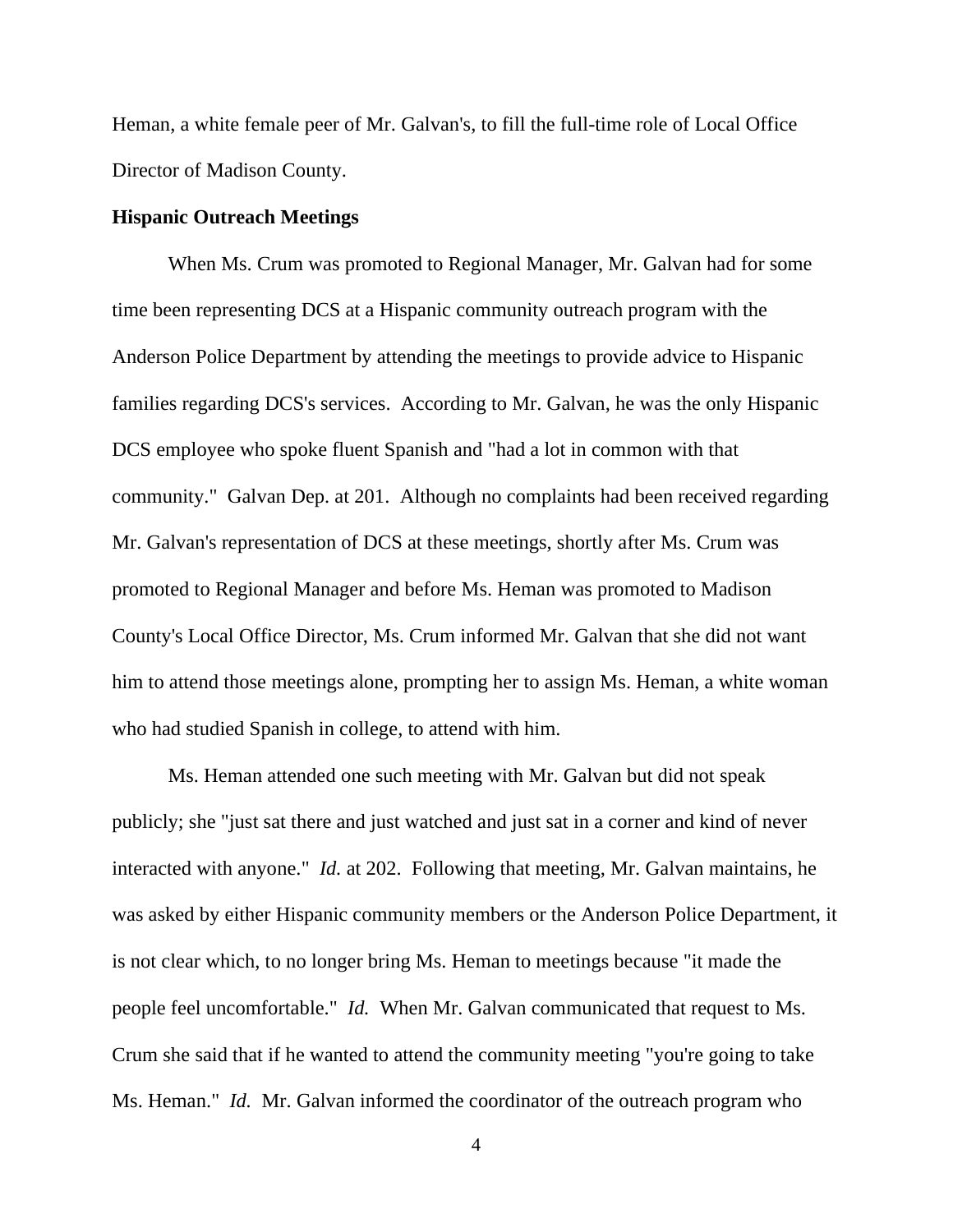worked for the Anderson Police Department that Ms. Heman would continue attending future meetings with him; in response he was told "if she's coming with you, we're just not going to ask DCS to represent [itself] in these community meetings." *Id.*

#### **Plaintiff's August 2017 Interim Appraisal Report**

In his first review after Ms. Crum took over as Regional Manager, Mr. Galvan again received "meets expectations" ratings in all the assessed categories on his August 2017 appraisal report, which had actually been completed by Ms. Blessinger before her departure in July 2017. In the "Customer Service" section, it was noted that Mr. Galvan had "really started to show growth in recognizing other perspectives and being empathetic to where others are coming from" and that there had not been "any concerns in the area of customer service." Dkt. 59-1 at 154. In the "Employee Relations" section, the report stated that Mr. Galvan is "fair and objective with his employees" and "establishes a good work atmosphere for his unit." *Id.* at 155. That section further noted that Mr. Galvan "is aware that he has a strong personality that can, at first, put people off," but that, although "[h]e is directive in his personality, … his workers know that he will support them as long as they are acting within DCS policy." *Id.*

# **Plaintiff's Alleged Performance Issues in the Latter Half of 2017**

According to Mr. Galvan, after Ms. Crum was promoted to Regional Director and assigned Ms. Tucker-Beebe and Ms. Krauter interim responsibilities rather than hire a full-time employee to fill the Madison County Local Office Director position, the Madison County FCMSs received less guidance and support from their supervisory staff creating uncertainty with regard to protocols related to several issues, including policies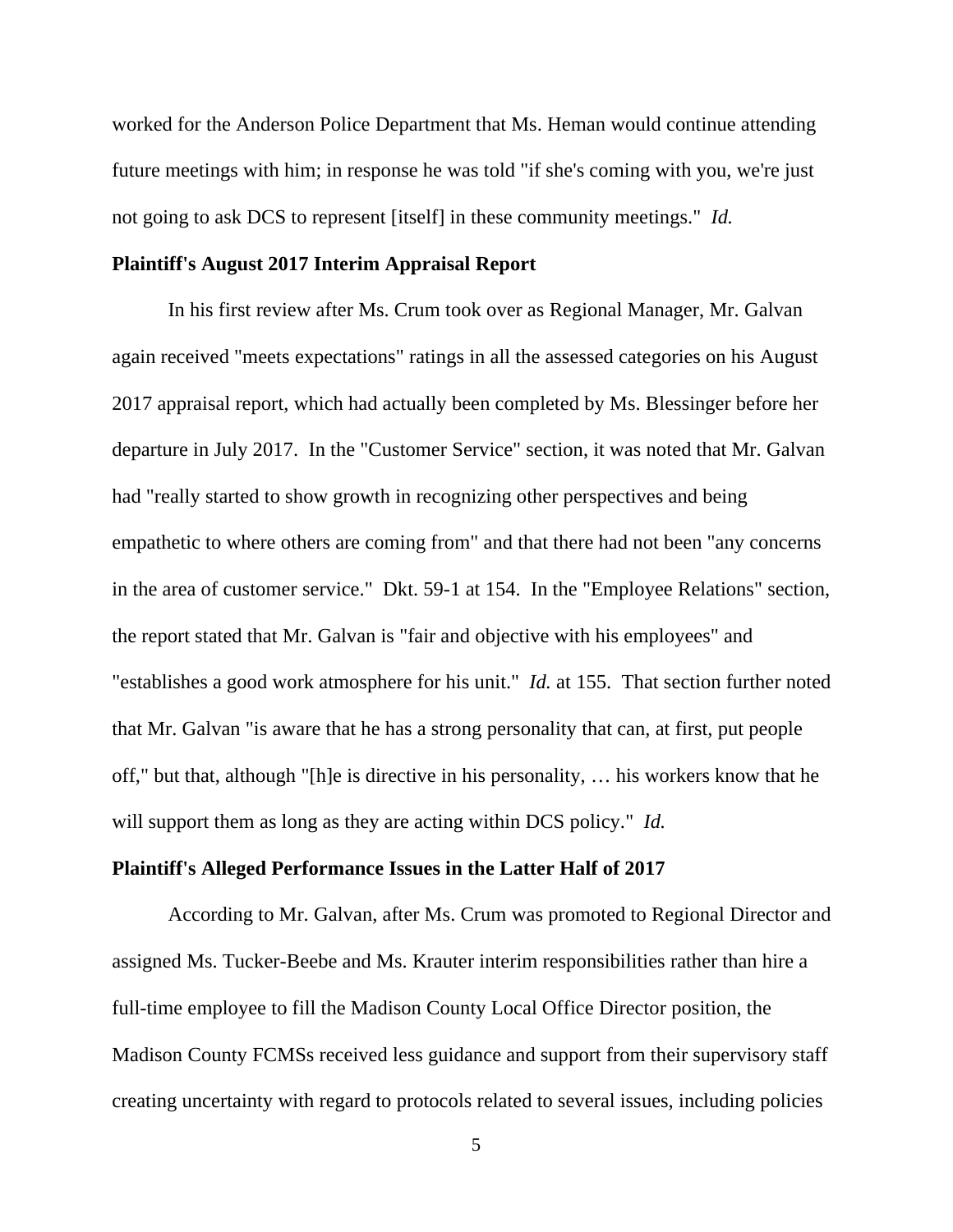regarding leaving the office and participating in community events. Because Mr. Galvan had previously worked with Ms. Tucker-Beebe in Hamilton County, he was chosen by the other FCMSs to reach out to her for clarification of these policies, which he did. When certain of these supervisors were unhappy with Ms. Tucker-Beebe's response, Mr. Galvan returned to her for further clarification. Following this second exchange, Ms. Crum advised Mr. Galvan not to consult Ms. Tucker-Beebe in that fashion again because it could be viewed as defiant and insubordinate behavior on his part.

On another occasion, Mr. Galvan reportedly attended a community stakeholder meeting as a representative of DCS to request clarification of a report that was required regarding suspected drug use in the family when drugs screens for all family members had come back negative. A doctor in attendance provided an answer to the question and Mr. Galvan said nothing further about the matter. Following the meeting, Ms. Crum approached Mr. Galvan to convey a concern voiced by the central DCS office that he had directed a doctor not to report concerns regarding family drug abuse when there were no positive drug screens. Mr. Galvan denied having made that statement, explaining that he was merely seeking guidance and clarification regarding what to do in such a situation. Ms. Crum advised him to consult her in the future before making a public inquiry regarding such a sensitive issue so that a response could be crafted in advance. No formal discipline was issued to Mr. Galvan.

During the fall of 2017, Ms. Crum spoke with Mr. Galvan after receiving a report that he had caused another employee to cry when she called the DCS hotline to make a report of suspected child abuse and neglect. Typically, reports made on the hotline are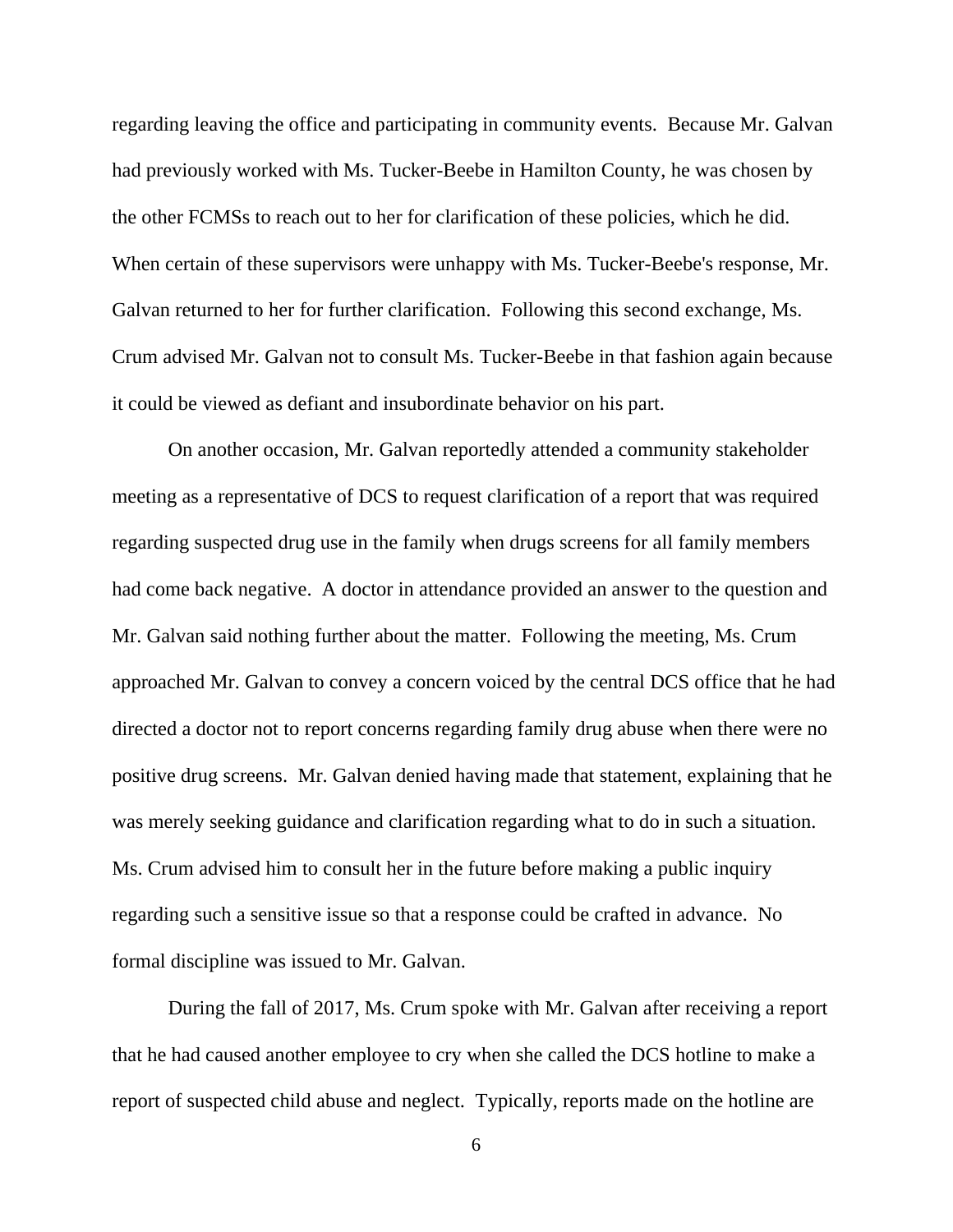considered "24-hour" reports, meaning that DCS has 24 hours to respond. According to Mr. Galvan, pursuant to DCS policies and procedures, calls on the hotline for 24-hour reports are supposed to cease at 9:00 p.m. each night and only those calls conveying "one-hour" reports, which are emergencies to which DCS must respond within one hour, are supposed to be made after 9:00 p.m. Galvan Dep. at 43. Mr. Galvan claims that the call at issue, however, came in at 1:00 or 2:00 a.m., even though it was a standard 24 hour report and not an emergency. Because the caller was laughing when she called in, Mr. Galvan asked her "why she was chuckling," and further inquired as to why she was calling so late with a non-emergency report. *Id.* The caller initially responded that her supervisor directed her to make the call, but when asked to name the supervisor, she identified the person as her co-worker. *Id.* at 43–44. Mr. Galvan then stated: "[T]his is kind of ridiculous that you're calling me and laughing thinking it's a joke, calling me, waking me up this late at night when it's not an emergency, and per policy and procedures, this needs to be an emergency if you're calling me this late at night." *Id.* at 44.

Following this exchange, the caller reported to her direct supervisor that Mr. Galvan had caused her to cry because she thought she had done something wrong. After Ms. Crum learned of the incident, she approached Mr. Galvan about it and Mr. Galvan explained that he believed the caller *had* done something wrong by failing to follow policy and that he did nothing improper by telling her so. Mr. Galvan emphasized that he had still received her report and had not been rude, yelled, or hung up on her. Based on Mr. Galvan's description of the incident, Ms. Crum agreed that the caller had violated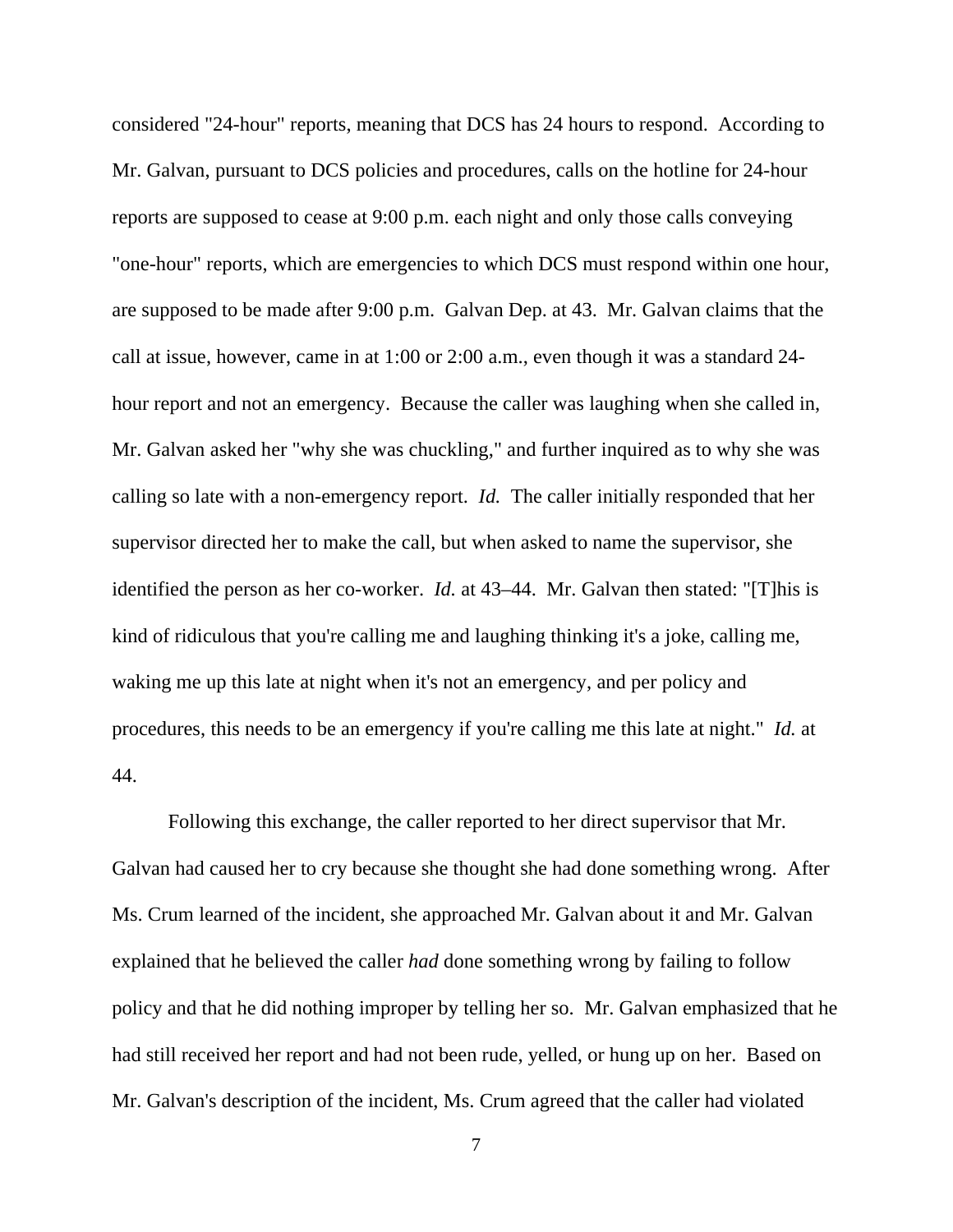DCS policy by calling in so late to make a report when it was not an emergency. Galvan Aff.  $\parallel$  119. Ms. Crum promised to listen to the recording of the call and follow up with Mr. Galvan, but Mr. Galvan reports that she never did. Because he was never disciplined for the incident, he believed the situation had been resolved. *Id.* ¶ 121; Galvan Dep. at 44–45.

# **2017 End-of-Year Appraisal Report**

On his 2017 end-of-year appraisal report, for the first time ever during his tenure with DCS, Mr. Galvan received a "Needs Improvement" overall rating as well as a "Does Not Meet" expectations rating in the categories of "Customer Service" and "Employee Relations." Prior to this report, he had never received any formal discipline or been told that his job performance was unsatisfactory, which lack of forewarning Mr. Galvan claims was against DCS policy. The report noted that DCS had received complaints during the review period regarding Mr. Galvan's behavior from "both internal and external stakeholders." Exh. H to Galvan Dep. at 2. Specifically, "two complaints were received that [Mr. Galvan] displayed challenging and verbally aggressive behavior with stakeholders during a community meeting" and that he "also has displayed inappropriate responses when directing a subordinate. He was loud and verbalized publicly his frustration with a staff member." *Id.* With regard to "Employee Relations," the report concluded that Mr. Galvan "was ineffective in establishing and maintaining a cordial and harmonious work environment at times," "displayed difficulty communicating with peers, subordinates and managers," and was "verbally aggressive." *Id.* at 4.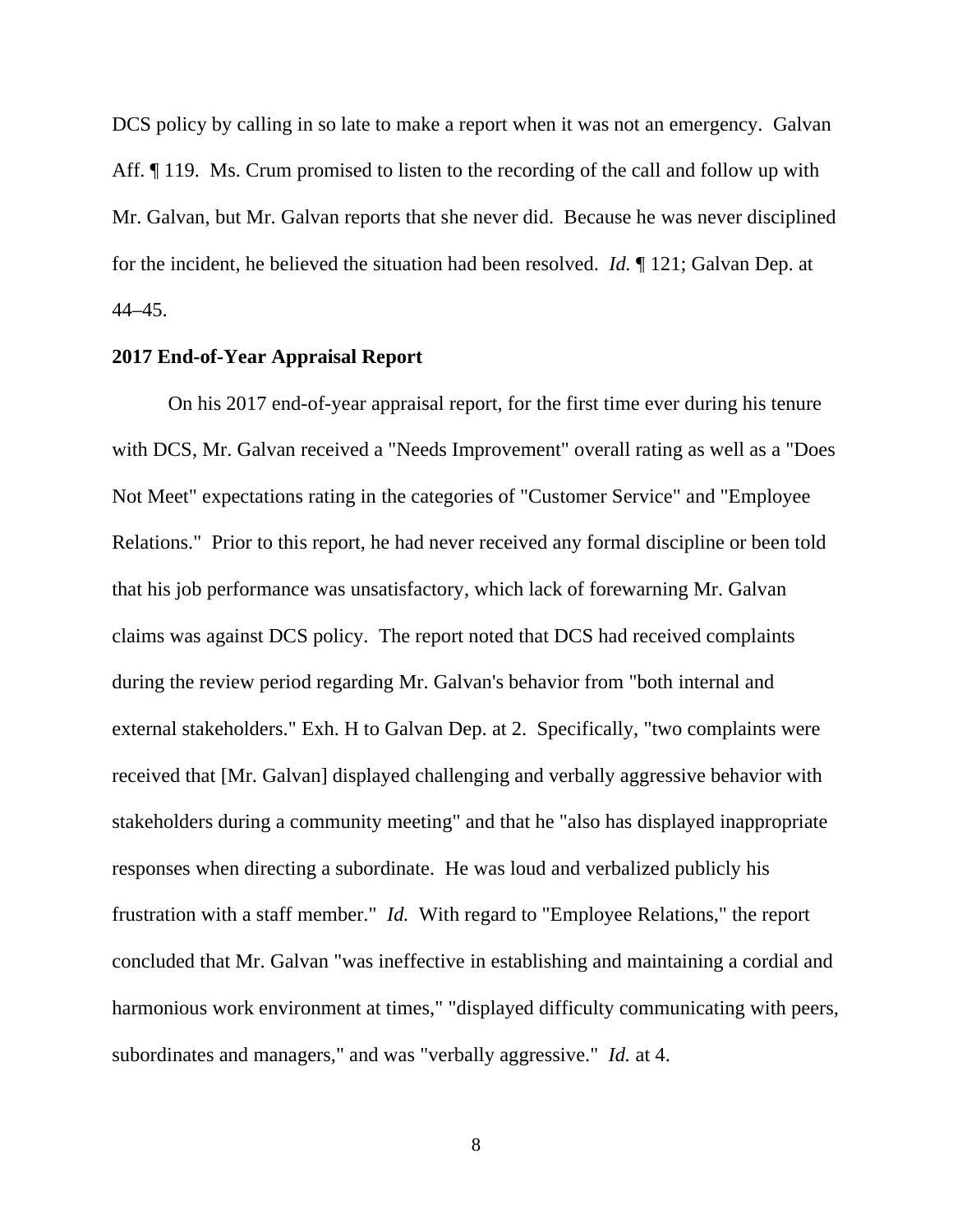Ms. Crum sent an initial draft of this performance appraisal to her supervisor, Deputy Director Gilbert Smith, informing Mr. Smith that Mr. Galvan was the only manager or supervisor receiving a "Needs Improvement" rating. In response, Mr. Smith suggested that Ms. Crum review the comments she had written under the "Teamwork" section stating that Mr. Galvan was "very willing to accept feedback," but elsewhere in the same paragraph she had written that he was "not open to feedback." Dkt. 74-5. In response, Ms. Crum removed the first sentence from her assessment, explaining to Mr. Gilbert that she was "trying to say that he respectfully listens and accepts the feedback, he even generally agrees with what you say, he just doesn't change his behavior." *Id.*

Ms. Crum's final appraisal was presented to Mr. Galvan in February 2018 and signed by her as the evaluator. Mr. Galvan refused to sign the document because he disagreed with the assessment and believed it was against DCS policy to give a "Needs Improvement" rating when the employee had never been disciplined. Despite the "Needs Improvement" rating, Ms. Crum informed Mr. Smith that the appraisal report did "not warrant a WIP or plan," but that, if he thought otherwise, she was open to his suggestion. *Id.* So far as we know, Mr. Galvan was never placed on a work improvement plan following the issuance of this appraisal.

# **Plaintiff Contacts Human Resources and Receives Written Counseling**

On February 18, 2018, Mr. Galvan contacted Jenny Cable with DCS's Human Resources ("HR") Department seeking information regarding the process to appeal his annual appraisal. He also expressed concern regarding possible retaliation if he were to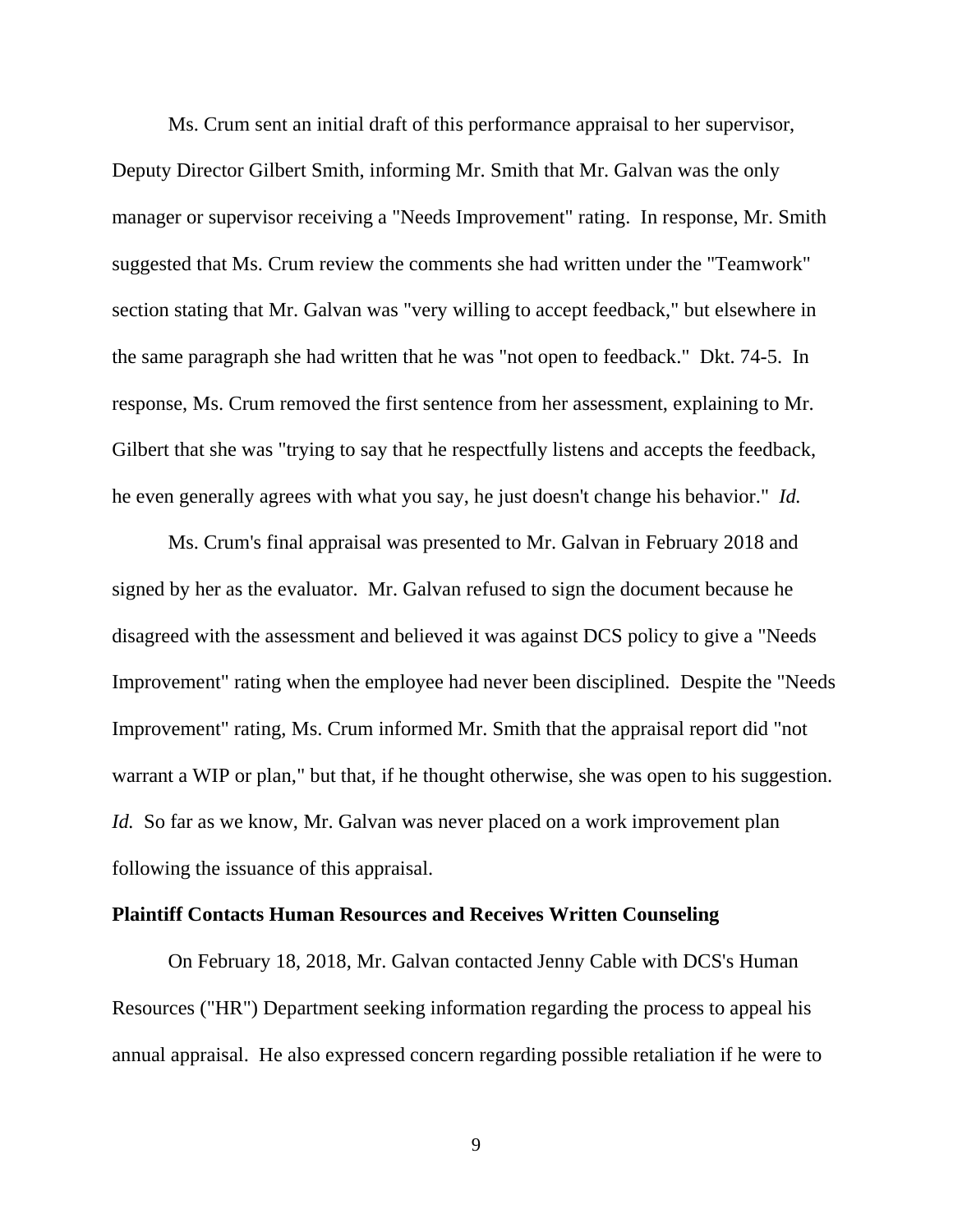file an official complaint. Dkt. 74-7. Ms. Cable provided him information regarding the procedures for formally appealing his evaluation.

Thereafter, Mr. Galvan met with Ms. Crum regarding his appraisal, and, on March 1, 2018, he contacted HR by email to report his intention to appeal by filing a civil service complaint. In that same email, he again expressed his concern regarding retaliation. Ms. Cable provided instructions regarding the procedures for filing a complaint and assured Mr. Galvan that DCS had safeguards in place to prevent retaliation and that he should contact her as soon as possible if he came to believe he was being subjected to retaliation. Dkt. 74-8.

Less than two weeks later, on March 12, 2018, Mr. Galvan received a written counseling citation for having failed to ensure that an FCM under his supervision had completed a timely safety plan for a child. Exh. J to Galvan Dep. Mr. Galvan had authorized the FCM in question "not to complete a safety plan with the family as the worker was tired and had been out for a long time" and the FCM neglected to remember to write a safety plan only after she and the family members had all left the hospital in the middle of the night. Because it would be difficult at that time to locate the family and because the FCM had assured Mr. Galvan that "the pediatricians had not expressed any concerns with the [infant's] injury and [the family's] explanation," *id.*, Mr. Galvan believed it was acceptable to wait until the following morning to complete a safety plan. In addition, DCS did not at that time have any policy requiring safety plans or imposing a schedule for the completion of such plans. Galvan Aff.  $\P$  166–67.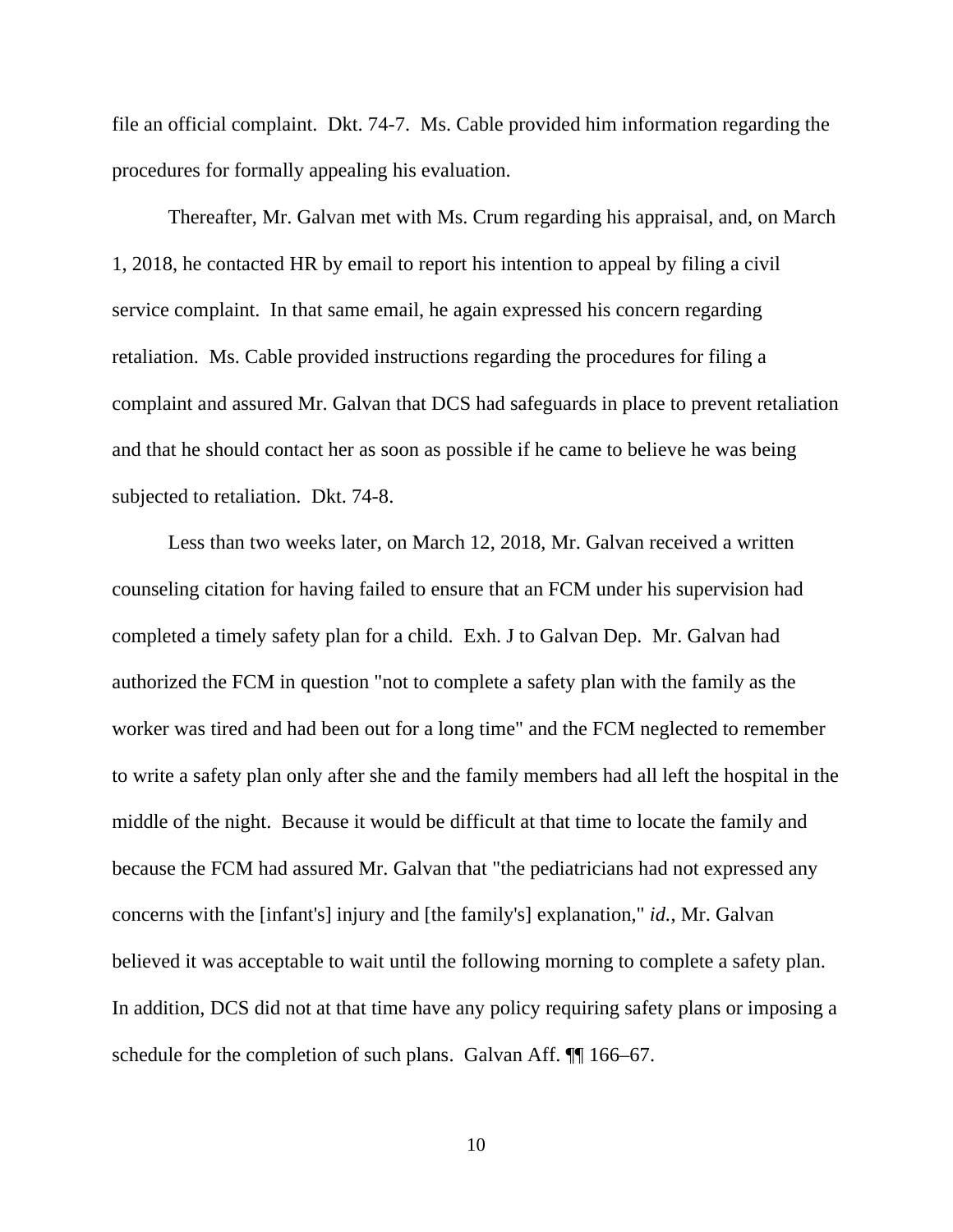The written counseling citation issued by Mr. Galvan's supervisor does not square with what Mr. Galvan contends the FCM told him that evening. According to the written counseling form, Mr. Galvan's direct supervisor, Ms. Heman, spoke with a pediatrician at the hospital "who expressed imminent concerns in regards to the injury and explanation, and the lack of safety planning" and "explained the concern was expressed at the time of release." Exh. J to Galvan Dep. Mr. Galvan was therefore counseled to "review Chapter 4 in policy … and implement a process to ensure assessments are thoroughly initiated and children are safe before the FCM leaves the assessment location." *Id.* Mr. Galvan has testified that at the time he received this discipline he was informed that DCS policy was changing such that the following week safety plans would be mandatory each time DCS became involved in a case, but Ms. Heman could not explain the reason he was being disciplined before the policy change was implemented. According to Mr. Galvan, Ms. Heman admitted that other FCMSs whose FCMs had not completed safety plans were not being counseled. Galvan Aff. ¶¶ 166–168. This is the first written counseling Mr. Galvan received during his tenure with DCS. Galvan Dep. at 88.

A few weeks thereafter, on March 29, 2018, Mr. Galvan requested that Ms. Cable retract his civil service complaint because he preferred to address the situation personally as he did "not believe anything will change" and could "get worse if [he] move[d] forward" with his complaint. Dkt. 74-10.

### **Plaintiff's Complaints of Discrimination**

Mr. Galvan has testified that "maybe around mid-2018" and "[b]etween June and August 2018" he spoke with Ms. Heman and Ms. Crum on separate occasions when he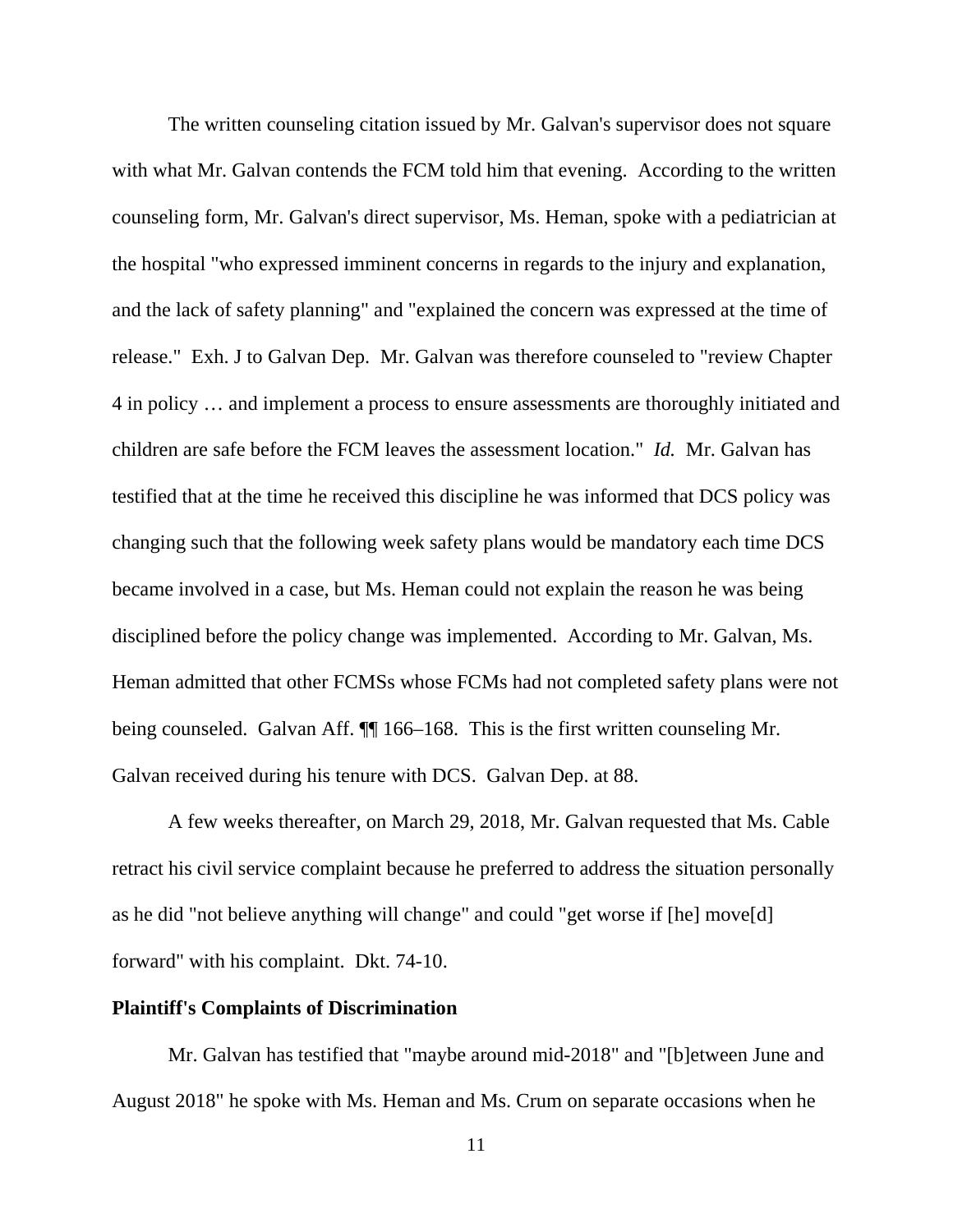"brought up that [he] believed that [he] was being treated differently and [he] was being discriminated against." Galvan Dep. at 199; Galvan Aff. ¶ 204. Specifically, he said that he had noticed that Ms. Heman never disciplined female FCMSs who did not answer their phones, respond to emails, or follow directives, and had also failed to discipline the female supervisor of an FCM under whose watch a child died, but issued unwarranted discipline to him when nothing he had ever done caused a serious safety issue. Galvan Aff. ¶¶ 88–89. He told Ms. Heman and Ms. Crum that he believed the only reason that they were holding him more closely accountable compared to his peers was "because [he is] Mexican" and "a big guy, scary looking, according to people." Galvan Dep. at 199, 200; *accord* Galvan Aff. ¶ 205. According to Mr. Galvan, neither Ms. Heman nor Ms. Crum specifically denied his allegations, and neither took any action in response to his claims of discrimination.

#### **2018 Interim Appraisal Report**

Mr. Galvan's August 31, 2018 interim appraisal report was prepared by Ms. Heman, who had taken over in January of that year as the Madison County Local Office Director. After receiving his 2017 end-of-year report reflecting "Needs Improvement" and "Does Not Meet expectations," his ratings in the "Customer Service" and "Employee Relations" sections of the 2018 interim appraisal report including his overall rating returned to "Meets" expectations. Specifically, in the "Customer Service" section of the report, it states that while Mr. Galvan "previously had difficulty with customer service in the past," over the current reporting period he succeeded in taking "advice on customer service to not come across as aggressive or demanding in oral or written conversation"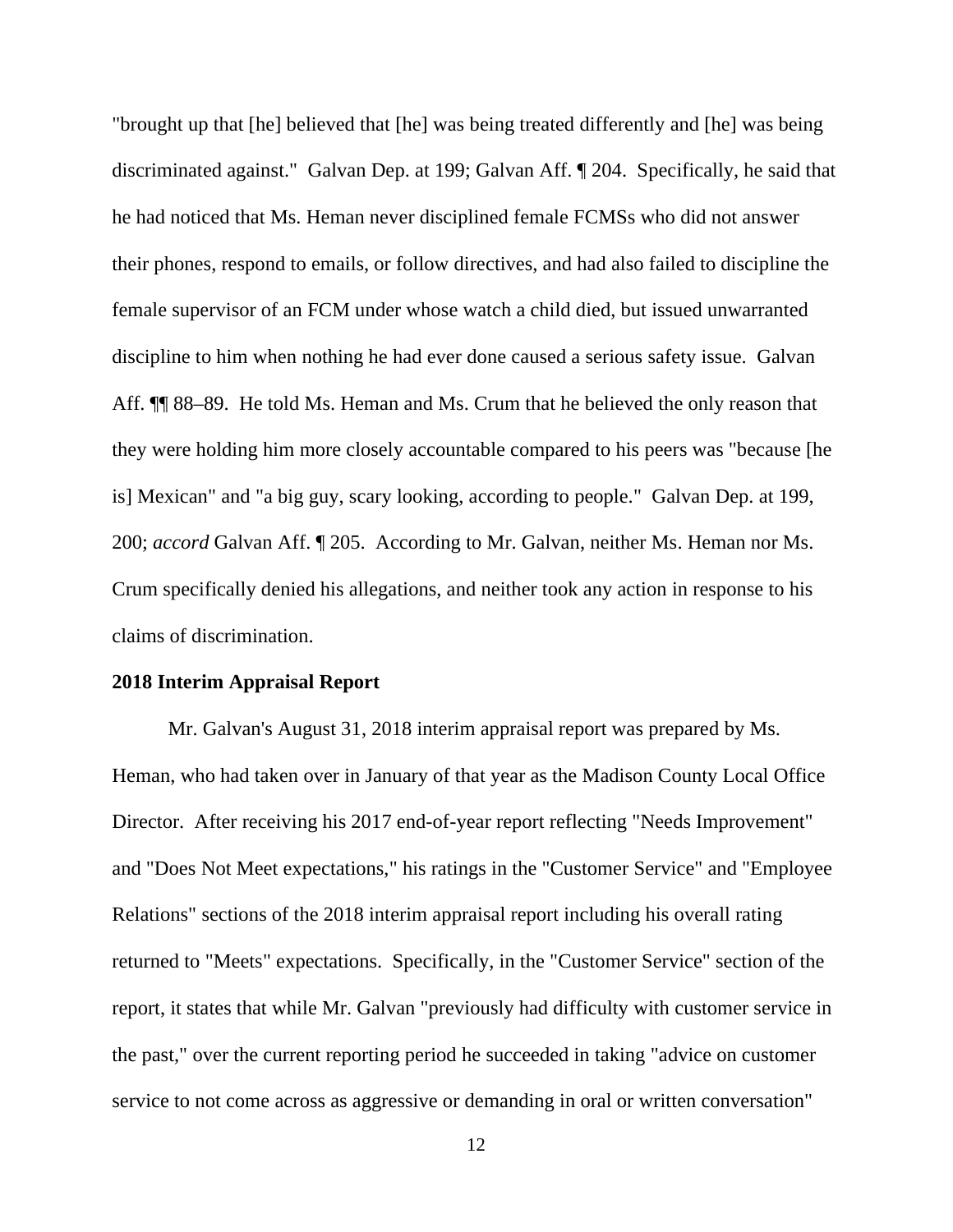and "promptly address[ing] [] issue[s], whether it be with a worker or a peer on the management team." Exh. I at 2.

In the "Employee Relations" section, Ms. Heman wrote that Mr. Galvan "is very supportive with his unit" and "takes time to get to know his unit through team activities and planned unit activities outside of the office." *Id.* at 3. She further noted that Mr. Galvan "treats everyone in the office equally and fairly and does not show favoritism" and "[i]f any issue arises between him and another worker, [he] is quick to address the issue so that it does not linger." *Id.* He is also "quick to make amends and admit when he needs to improve." *Id.*

#### **Plaintiff's Written Reprimand and Complaint from Subordinate**

Approximately one month later, on September 26, 2018, Mr. Galvan received a written reprimand for directing an FCM under his supervision to "unsubstantiate" domestic violence allegations in connection with an incident that occurred on September 18, 2018. Exh. K to Galvan Dep. Following a review conducted by another FCMS, DCS determined that it was necessary to remove the children from the home because there was a child under the age of eighteen months in the home. The reprimand recited that "Mr. Galvan's judgment in regards to child safety is concerning" and that he "failed to use critical thinking and good judgment when guiding the FCM through the assessment regarding the safety of the children." *Id.*

In addition, the written reprimand referenced other concerns brought to the attention of the Local Office Director that Mr. Galvan "used negative statements towards staff" and "failed to address concerns of an FCM's work in a professional manner" by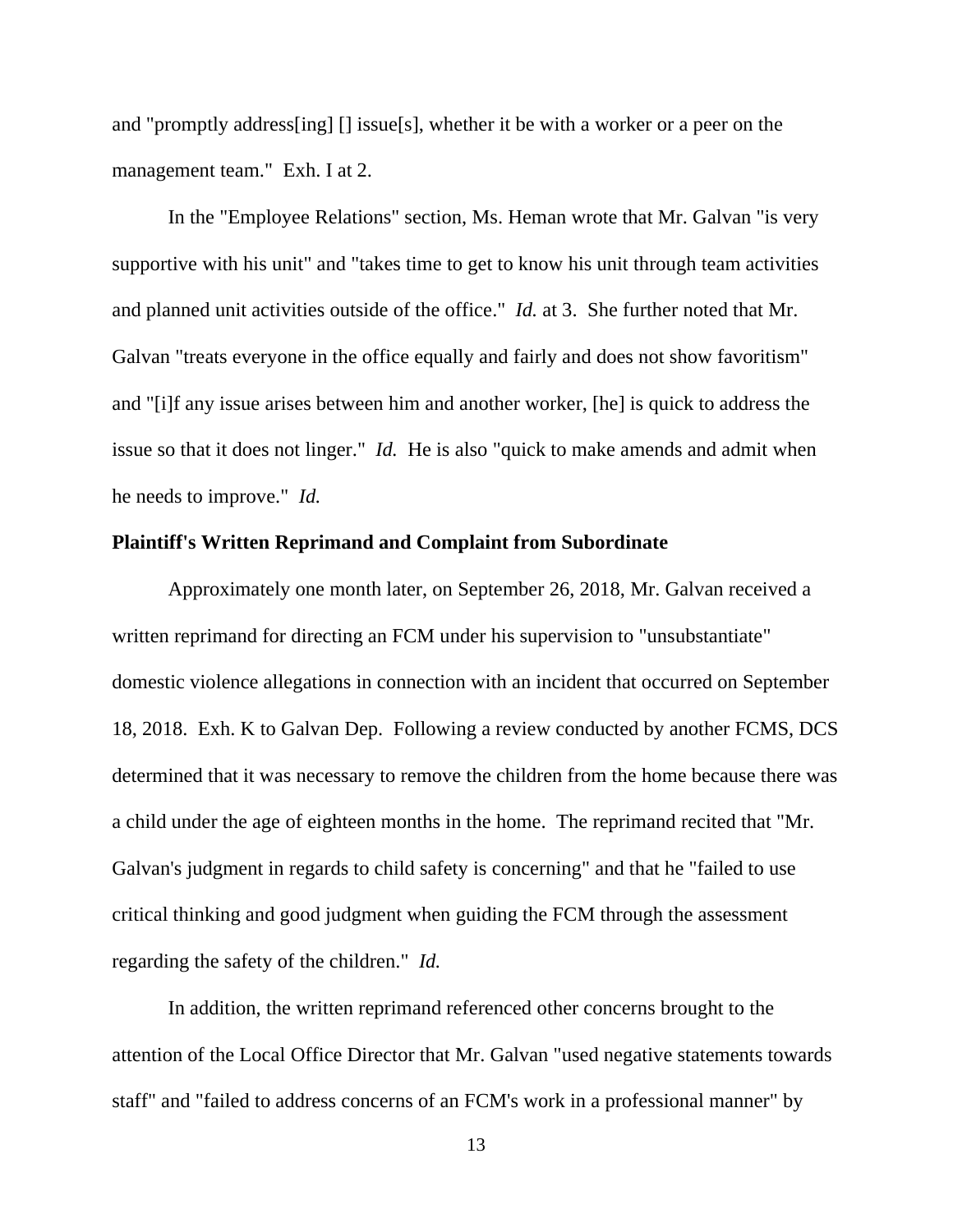addressing the concerns of one of his FCMs "in a group, rather than in a 1:1 setting." *Id.* When questioned about this complaint, Mr. Galvan "admitted he did not have time to 'baby' staff and it seemed they had been 'babied' by their supervisor." *Id.*

On October 30, 2018, Kristin Nigg, an FCM whom Mr. Galvan had been supervising on a temporary basis complained to Ms. Heman via email about his supervision, stating that, at a unit breakfast on October 19, 2018 which she attended with Mr. Galvan's team, she was made to feel "very uncomfortable" because the meeting "entailed making fun of coworkers in which [she] did not want to take part." Exh. L to Galvan Dep.

In that same email, Ms. Nigg also complained regarding an incident that occurred on October 25, 2018 when she felt she did not receive adequate support from Mr. Galvan after she called him for advice while completing a placement in the field. Ms. Nigg reported that even though Mr. Galvan was still in the office at the time she called he failed to assist her and told her instead that they would discuss the issue the following day. According to Ms. Nigg, after expressing concern on the following day regarding having to wait to receive advice, Mr. Galvan responded that she "was stressed" and "was relaying to him that [she] would not be able to handle things after 4:30 and [her] assessments or detentions would start going to on-call." *Id.*

The email also recounted that on October 29, 2018 Ms. Nigg and a colleague, Elise Wilson, who were conducting an assessment at a residence, which necessitated Ms. Nigg's stepping away to call Mr. Galvan, thereby leaving Ms. Wilson alone in the room with the clients. According to Ms. Nigg's account, Mr. Galvan criticized her so loudly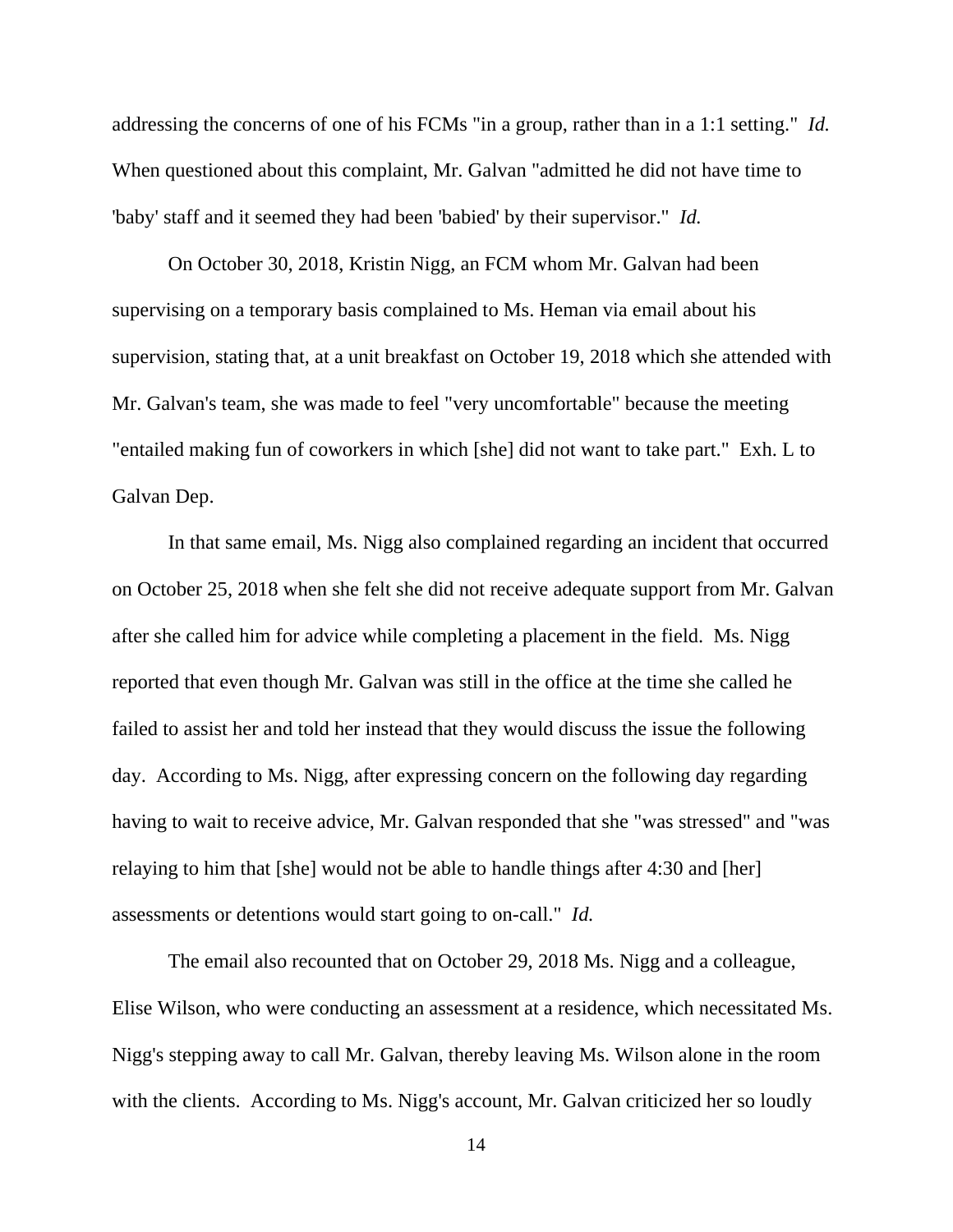for having a discussion with him in front of the clients, that Ms. Wilson could hear his voice through the phone into the other room. When Ms. Nigg tried to explain that she was not calling him in front of the clients, she "was dismissed by [Mr. Galvan] and he was adamant [she] was in front of the family." *Id.*

### **DCS's Decision to Remove Children from Home Reversed by Court**

As mentioned previously, in September 2018, DCS reversed Mr. Galvan's "unsubstantiated" finding and removed client children from their family following an alleged domestic violence incident. The family of the children whom DCS had removed ultimately appealed that decision to state court. Mr. Galvan states that the presiding state court judge ordered DCS to close the case after determining in November 2018, in a decision in line with Mr. Galvan's initial recommendation, that the children should not have been removed from the home. Defendants have not represented otherwise.

On November 8, 2018, upon learning of this judicial decision, Mr. Galvan approached Ms. Crum (his direct supervisor, Ms. Heman, had resigned from her position with DCS by that time) to request that the reprimand he had previously received be removed from his record, since the judge's decision agreed with his original assessment. Mr. Galvan informed Ms. Crum that he had been told by the FCM who had been assigned to that case that Ms. Heman and another FCMS had caused the FCM to falsify the report to say that a child under eighteen months was present during the September 2018 assessment, which was not true. Ms. Crum responded to Mr. Galvan that they would discuss these issues later, informing Mr. Galvan for the first time that she needed to meet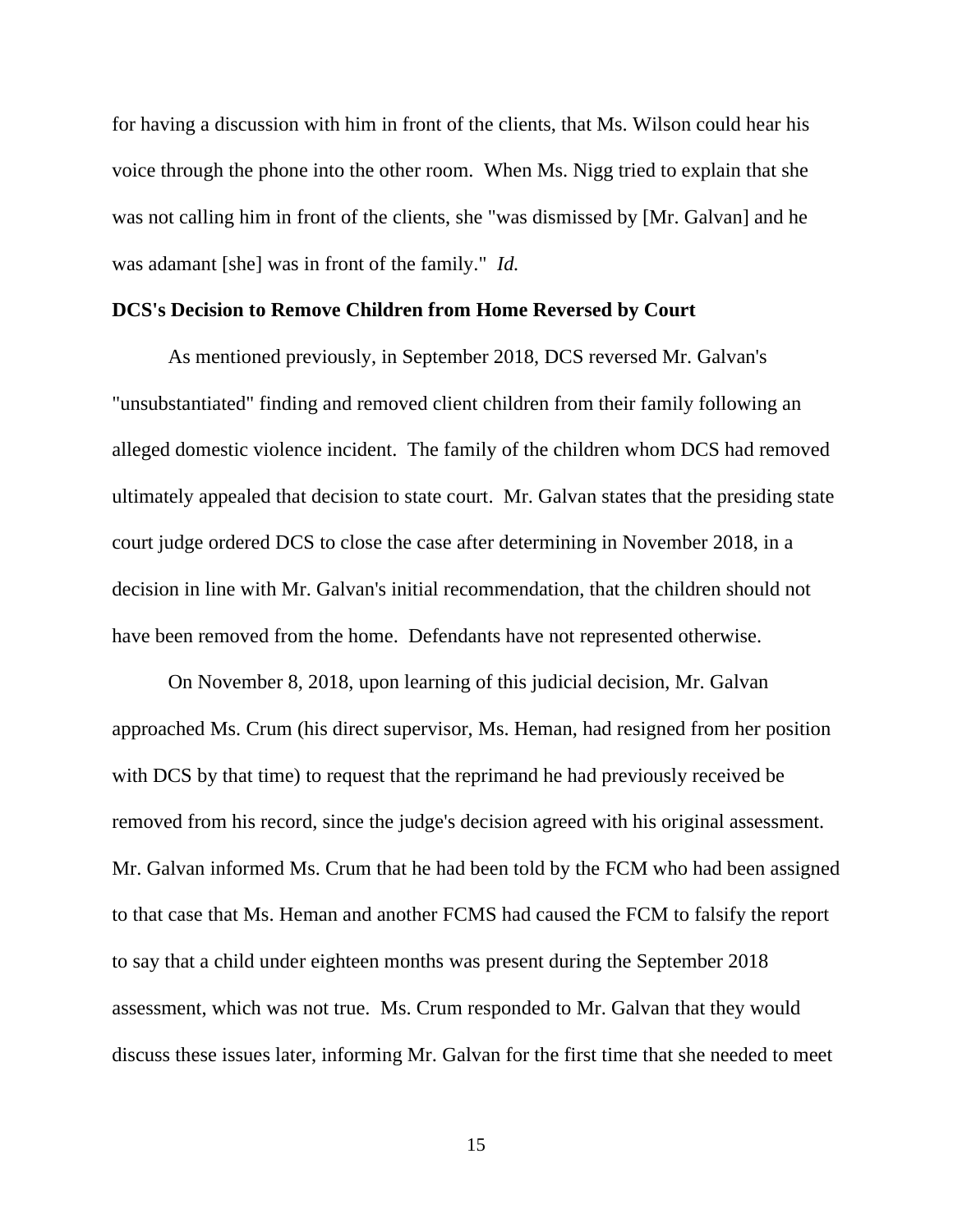with him later that same day for a pre-deprivation hearing and that he needed to find a witness to attend with him. Galvan Dep. at 107.

# **Plaintiff's Pre-Deprivation Hearing and Termination**

Upon learning that he must attend a pre-deprivation hearing that same day, Mr. Galvan asked Zachary Coffman, another supervisor in the Madison County office, to serve as his witness. Mr. Galvan, Mr. Coffman, and Ms. Crum were all present at the hearing as well as the interim Local Office Director, Ms. Crumbaugh. The subject of the hearing was the complaint filed against Mr. Galvan by Ms. Nigg. Mr. Galvan spoke on his own behalf at the hearing and explained his version of his interactions with Ms. Nigg: to wit, that he had provided her adequate support by sending more experienced FCMs to accompany and assist her on her detentions and assessments and that, despite making several requests, Ms. Nigg never completed the necessary paperwork or safety plans for the locations she visited, even though he had assigned other FCMs to help her complete the documents and he repeatedly asked to see them. He told Ms. Crum that he was notified only after she did not report to him for a few days that he would no longer be supervising Ms. Nigg but was given no explanation for his removal. Galvan Aff. ¶ 302. Mr. Galvan also denied Ms. Nigg's allegation that he had yelled at her over the phone; he told Ms. Crum that he had simply told Ms. Nigg not to call and speak with him in the presence of the family. *Id.* ¶¶ 296–298. After the hearing was completed, Mr. Galvan returned to his office as instructed.

After the meeting, Ms. Crum called her supervisor, Rhonda Allen, to discuss what had occurred, followed by a second call to HR generalist Natalie Broadus-Beard, who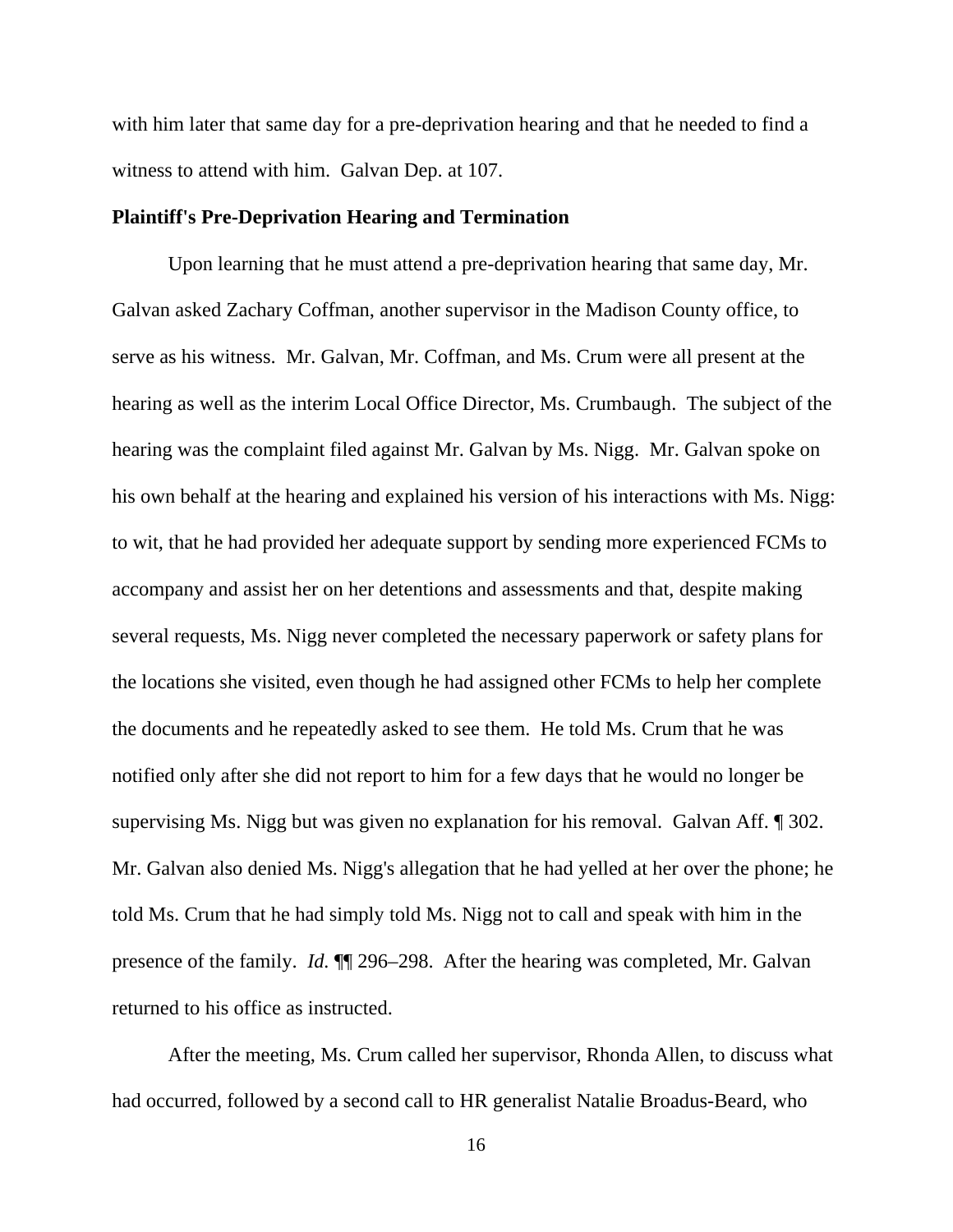recommended Mr. Galvan's termination. Ms. Crum conveyed Ms. Broadus-Beard's recommendation to Ms. Allen, with which Ms. Allen agreed. A few hours later, around 5:00 or 6:00 p.m., Ms. Crum and Ms. Crumbaugh visited Mr. Galvan in his office to inform him that the decision had been made to terminate him for the reasons set forth in the termination letter they delivered to him. The termination letter provided that Mr. Galvan was being terminated because he had failed to provide "appropriate supervision to an employee in the field nor did [he] provide appropriate oversight and guidance around safety planning," and failed to "follow procedure regarding safety staffing or review safety plans created by the FCM regarding assessment." Dkt. 59-195. The letter also stated that such conduct violated the agency code of conduct and agency policies 4.18, 4.19, and 4.41. *Id.* Upon receiving this notice, Mr. Galvan packed up his belongings and was asked to leave the premises. Galvan Dep. at 170.

#### **Plaintiff's Attempts to Transfer to Hamilton County**

Throughout his tenure with DCS, Mr. Galvan made several attempts to transfer out of the Madison County office in order to return to Hamilton County, which was where he and his family resided. The first time he requested a transfer to Hamilton County was in late June 2017, approximately a year and a half following his transfer to Madison County. This request to transfer reflected that both supervisors who had previously requested his assignment to Madison County—Ms. Blessinger and Mr. Brumfield—had departed DCS or would soon be leaving the Madison County office. Galvan Dep. at 118–19.

Mr. Galvan was interviewed for the Hamilton County position by Ms. Tucker-Beebe but ultimately was not selected for the transfer. One of his co-workers in the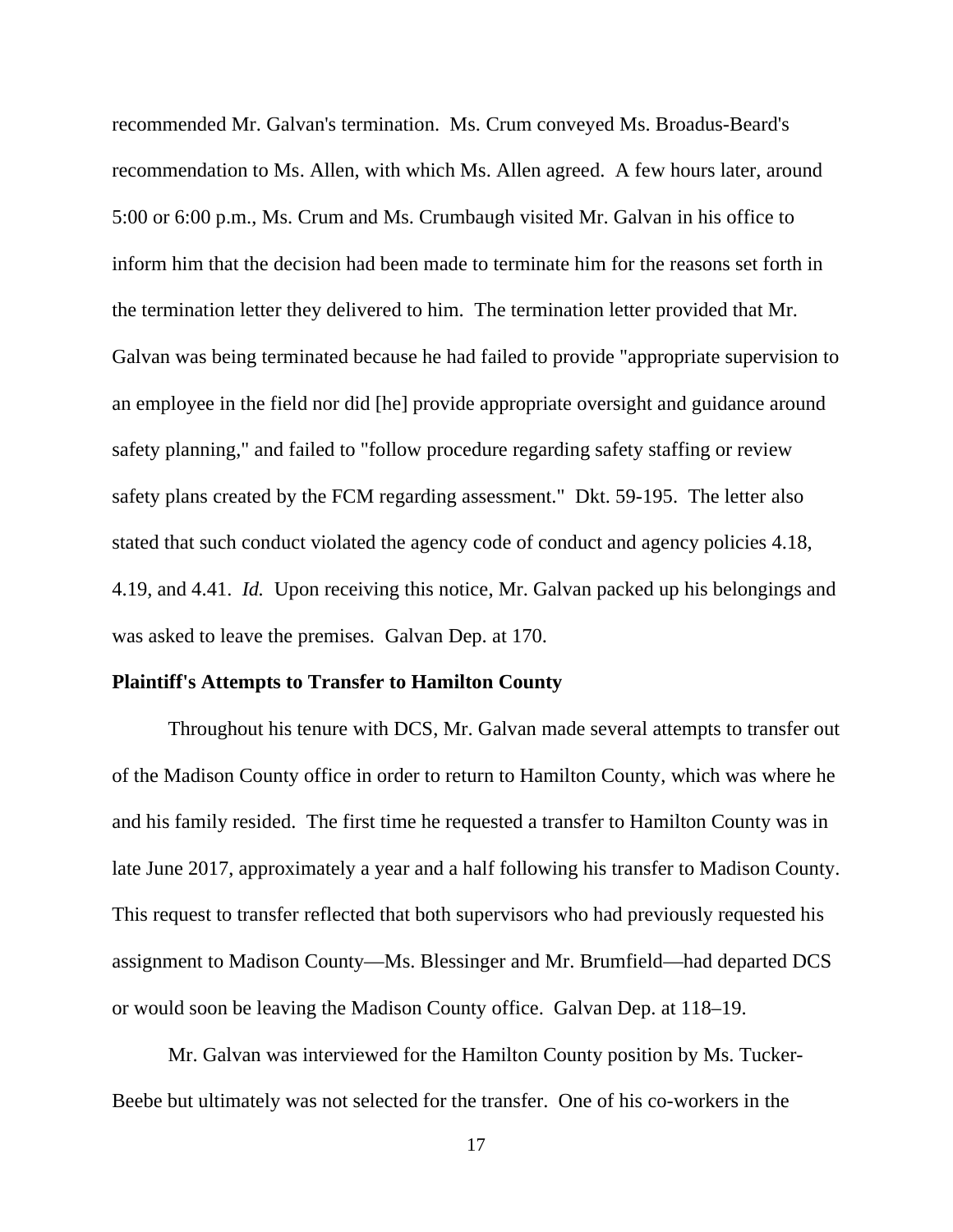Madison County office, Jennalee Albee, who had an additional year of supervisory experience albeit no experience in the Hamilton County office, was selected for the position. *Id.* at 119–21. When Ms. Albee eventually resigned from the Hamilton County position a few months later, on January 5, 2018, Mr. Galvan reapplied for a transfer, was interviewed by Ms. Tucker-Beebe and possibly Ms. Heman, but once again not selected for the position. Marshall Despain, a caseworker in the Hamilton County office, was selected for promotion to the managerial position. *Id.* at 126–128. Mr. Despain had been hired as an FCM approximately eighteen months prior to Mr. Galvan's hire-on date but had no supervisory experience. Galvan Aff. ¶ 81. Based on their work together in Hamilton County, Mr. Galvan described Mr. Despain as very disorganized and not someone others consulted for guidance, which in his opinion made Mr. Despain a weak choice. *Id.* ¶ 82.

On March 19, 2018, Mr. Galvan again applied for a transfer to Hamilton County. *Id.* 184. He again interviewed with Ms. Tucker-Beebe and again was not selected for the position. Britney Hickerson, a caseworker in the Hamilton County office, was promoted to fill the role. Ms. Hickerson's seniority with DCS exceeded Mr. Galvan's by approximately one year and nine months, but she had no experience as a supervisor. *Id.* ¶ 186.

Mr. Galvan applied for a transfer in Hamilton County a fourth and final time on September 17, 2018, was interviewed for the opening on September 27, 2018 again by Ms. Tucker-Beebe and Ms. Heman, but not selected. Kaneishia Tinker, a caseworker in the Madison County office, who had been hired by DCS approximately eighteen months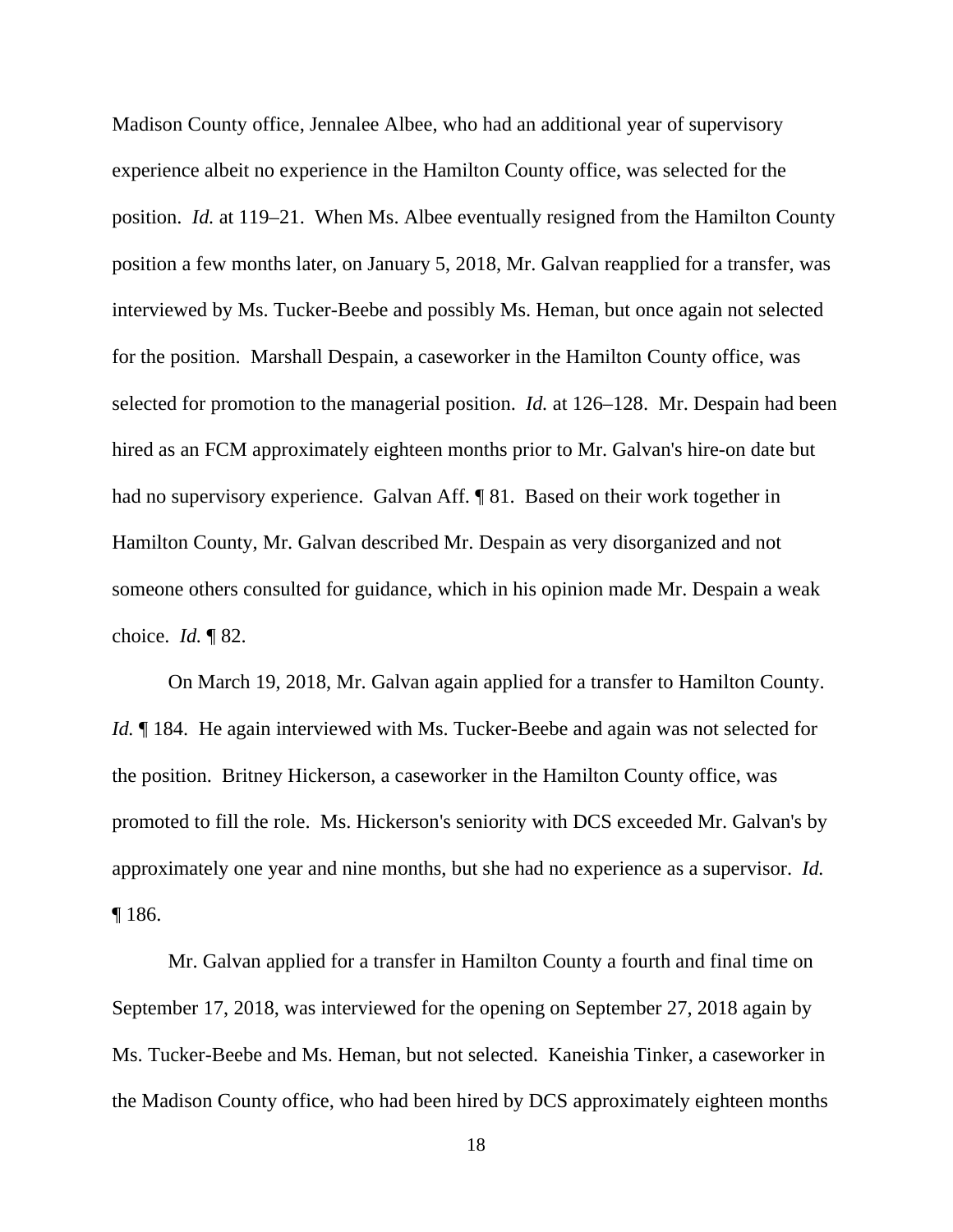after Mr. Galvan and had no supervisory experience, was selected for the position. Galvan Dep. at 132–34.

The record before us does not identify which member(s) of DCS management were/was ultimately responsible for making these transfer decisions to Hamilton County. Ms. Crum testified that she had informed Mr. Galvan when he asked for assistance in transferring to Hamilton Count that she did not "have the power to make another region or somebody take him in as a transfer ….," (Crum Dep. at 44), but Mr. Galvan has testified that Ms. Crum did possess approval authority for all transfers within Region 11. Galvan Aff. ¶ 85.

# **The Instant Litigation**

Mr. Galvan filed his complaint in this lawsuit on November 4, 2019, after receiving from the EEOC his notice of right to sue letter on August 7, 2019. He amended his complaint on January 17, 2020, alleging discrimination and retaliation claims under Title VII as well as a Fourteenth Amendment due process claim against Ms. Crum. Defendants moved for summary judgment on these claims on March 5, 2021, which motion is now fully briefed and ripe for ruling.

# **Legal Analysis**

# **I. Summary Judgment Standard**

Summary judgment is appropriate where there are no genuine disputes of material fact and the movant is entitled to judgment as a matter of law. Fed. R. Civ. P. 56(a); *Celotex Corp. v. Catrett*, 477 U.S. 317, 322–23 (1986). A court must grant a motion for summary judgment if it appears that no reasonable trier of fact could find in favor of the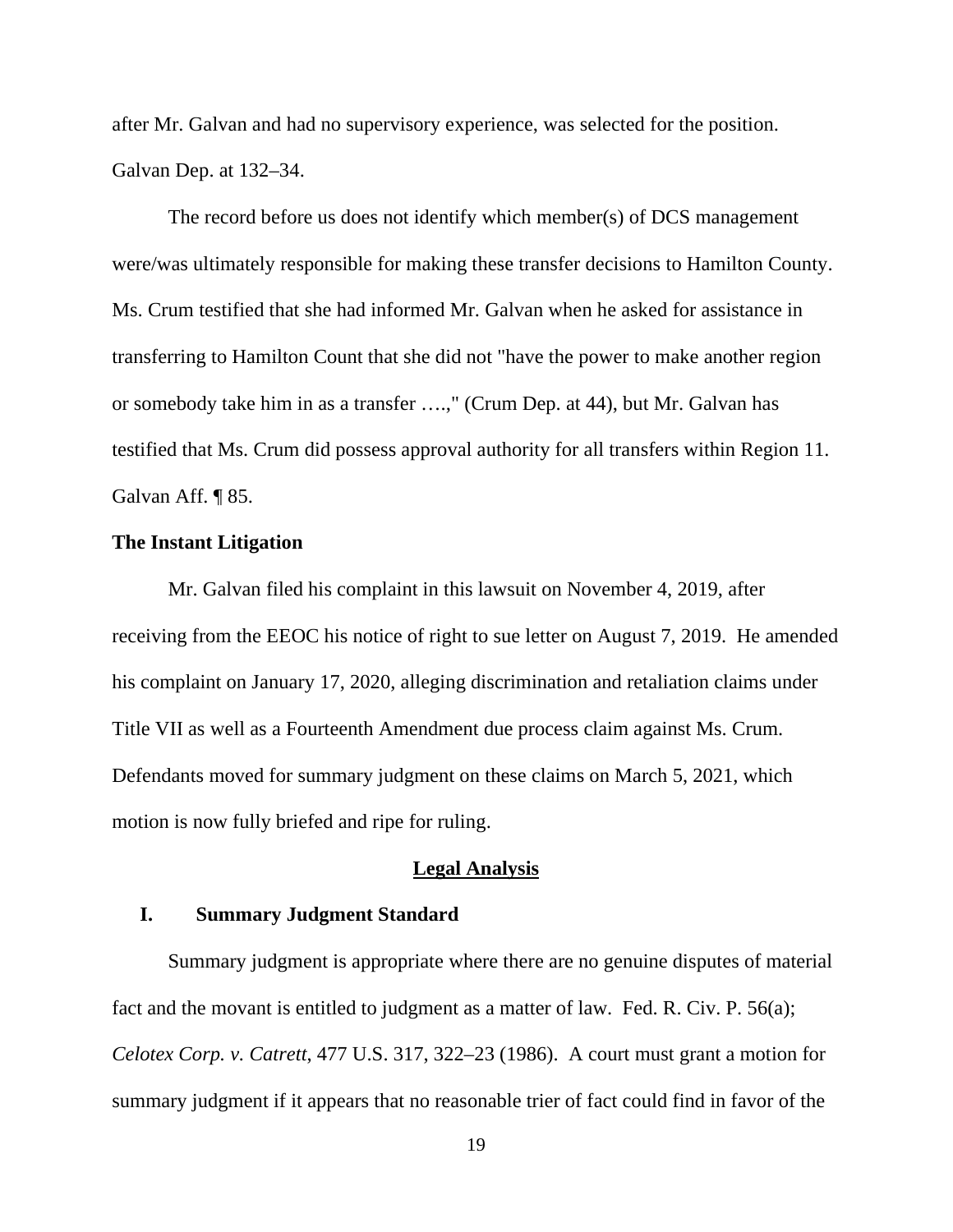nonmovant on the basis of the designated admissible evidence. *Anderson v. Liberty Lobby, Inc.*, 477 U.S. 242, 247–48 (1986). We neither weigh the evidence nor evaluate the credibility of witnesses, *id.* at 255, but view the facts and the reasonable inferences flowing from them in the light most favorable to the nonmovant. *McConnell v. McKillip*, 573 F. Supp. 2d 1090, 1097 (S.D. Ind. 2008).

## **II. Discussion**

Plaintiff alleges that Defendants failed on several occasions to transfer him to positions in Hamilton County for which he applied and ultimately terminated him based on his race and sex and in retaliation for his having engaged in protected activity, all in violation of Title VII.<sup>[1](#page-19-0)</sup> He further alleges that Ms. Crum violated his Fourteenth Amendment rights by terminating him, thereby depriving him of his property rights,

<span id="page-19-0"></span><sup>&</sup>lt;sup>1</sup> It is not clear whether Mr. Galvan seeks to pursue separate Title VII discrimination and/or retaliation claims based on his 2017 negative performance evaluation and/or the written warnings and counseling he received prior to his termination. However, "unfair reprimands or negative performance evaluations, unaccompanied by some tangible job consequence, do not constitute adverse employment actions." *Grube v. Lau Indus., Inc.*, 257 F.3d 723, 729 (7th Cir. 2001); *accord Lauth v. Covance, Inc.*, 863 F.3d 708, 717 (7th Cir. 2017) (in Title VII retaliation context). Although the negative review and discipline may have "brought [Mr. Galvan] closer to termination[,] [s]uch a course is not an inevitable consequence of every reprimand." *Oest v. Ill. Dep't of Corrs.*, 240 F.3d 605, 613 (7th Cir. 2001), *overruled on other grounds by Ortiz*, 834 F.3d at 760. Because Mr. Galvan has not "pointed to any immediate consequence of the reprimands, such as *ineligibility* for job benefits like promotion, transfer to a favorable location, or an advantageous increase in responsibilities," his receipt of a negative evaluation and written reprimands does not amount to adverse employment actions under Title VII and cannot be relied upon as separate instances of discrimination or retaliation. *Id.* (emphasis added). Mr. Galvan's claim that he was subjected to unwarranted discipline prior to his termination and within close time proximity to having complained of protected activity may, however, be relevant evidence to a determination of whether Defendants' decisions to terminate his employment and not select him for transfer to Hamilton County were discriminatory and/or retaliatory.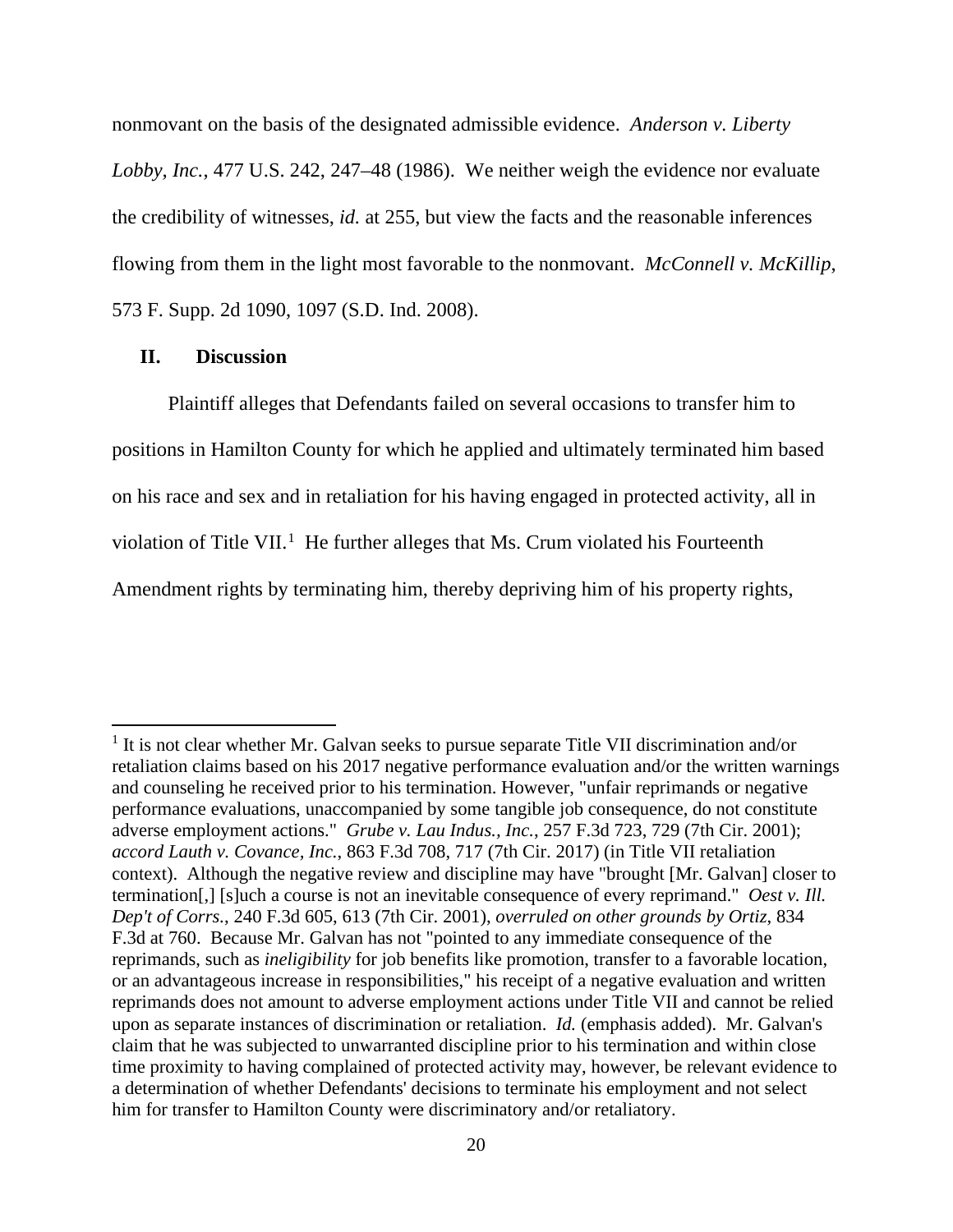without just cause and without proper due process. We address these claims in turn below.

# **A. Title VII Claims**

An analysis of Plaintiff's Title VII claims invokes the Seventh Circuit's decision in *Ortiz v. Werner Enterprises, Inc.*, 834 F.3d 760 (7th Cir. 2016), which states that regardless of whether the court uses the burden-shifting analysis of *McDonnell Douglas Corp. v. Green*, 411 U.S. 792 (1973) or some other framework to evaluate a plaintiff's employment discrimination and retaliation claims, "the ultimate legal question 'is simply whether the evidence would permit a reasonable factfinder to conclude that the plaintiff's race, ethnicity, sex, religion, or other proscribed factor caused the discharge or other adverse employment action.'" *Reed v. Freedom Mortg. Corp.*, 869 F.3d 543, 547 (7th Cir. 2017) (quoting *Ortiz*, 834 F.3d at 765). Under this "simplified" approach, the "[e]vidence must be considered as a whole, rather than asking whether any particular piece of evidence proves the case by itself—or whether just the 'direct' evidence does so, or the 'indirect' evidence." *Ortiz*, 834 F.3d at 765.

Here, Mr. Galvan has chosen not to proceed under the *McDonnell Douglas* framework, arguing instead that, in considering the totality of the evidence, a jury could readily conclude that Defendants unlawfully discriminated and retaliated against him in violation of Title VII when they repeatedly failed to transfer him to Hamilton County and ultimately terminated his employment. We follow his lead and thus address his Title VII claims in the same manner. *See Bagwe v. Sedgwick Claims Mgmt. Servs., Inc.*, 811 F.3d 866, 880 (7th Cir. 2016) (suggesting that the court need not address the *McDonnell*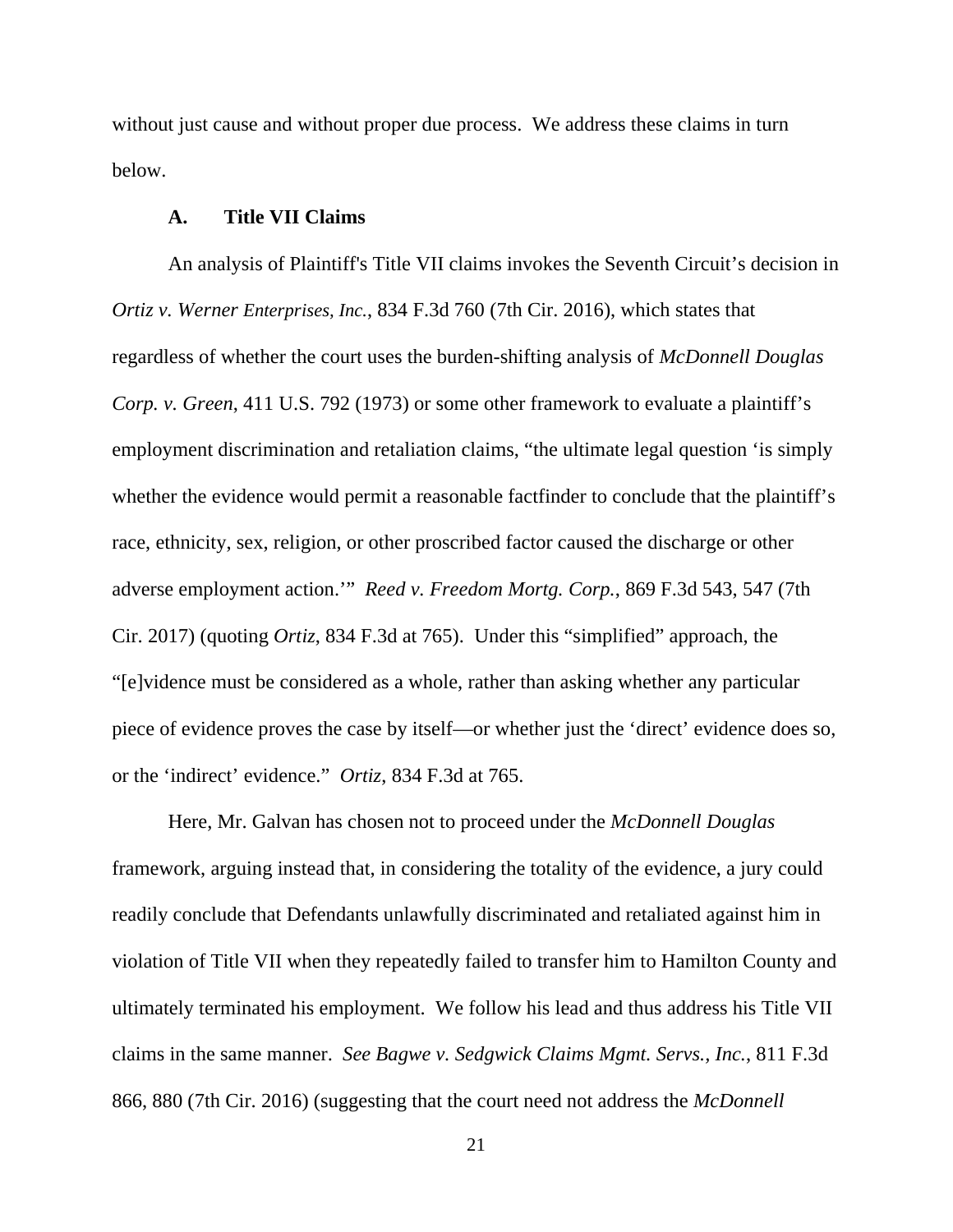*Douglas* framework when the plaintiff does not utilize it in response to a summary judgment motion).

# **i. Discriminatory Termination**

We turn first to address Mr. Galvan's claims that he was terminated from his employment because of his race and/or sex, in violation of Title VII. Defendants argue that they are entitled to summary judgment on Plaintiff's Title VII discriminatory termination claim because there is no evidence that Mr. Galvan's termination was based on his race or sex. Rather, Defendants argue, the adduced evidence establishes that Mr. Galvan had throughout his tenure with DCS exhibited instances of insubordinate behavior which progressively worsened after he became a supervisor, resulting in his receipt of several disciplinary citations related to his supervisory decisions involving child safety. It was these lapses in judgment by Mr. Galvan, rather than any Title VII prohibited motive by Defendants, that ultimately led to his termination.

Mr. Galvan rejoins that he has adduced sufficient circumstantial evidence, which, when viewed as a whole, could permit a reasonable jury to find that his race and/or sex, rather than his job performance, was the actual cause of his termination. He contends that he had actually performed his job satisfactorily throughout his employment and that the thing that changed during his tenure with DCS was not the quality of his job performance, but the fact that Ms. Crum, who apparently harbored negative views towards him, became his supervisor, at which point he received from her his first "Needs Improvement" and "Does Not Meet expectations" ratings on an end-of-year appraisal. Mr. Galvan contends that, after he complained about these negative ratings, Ms. Crum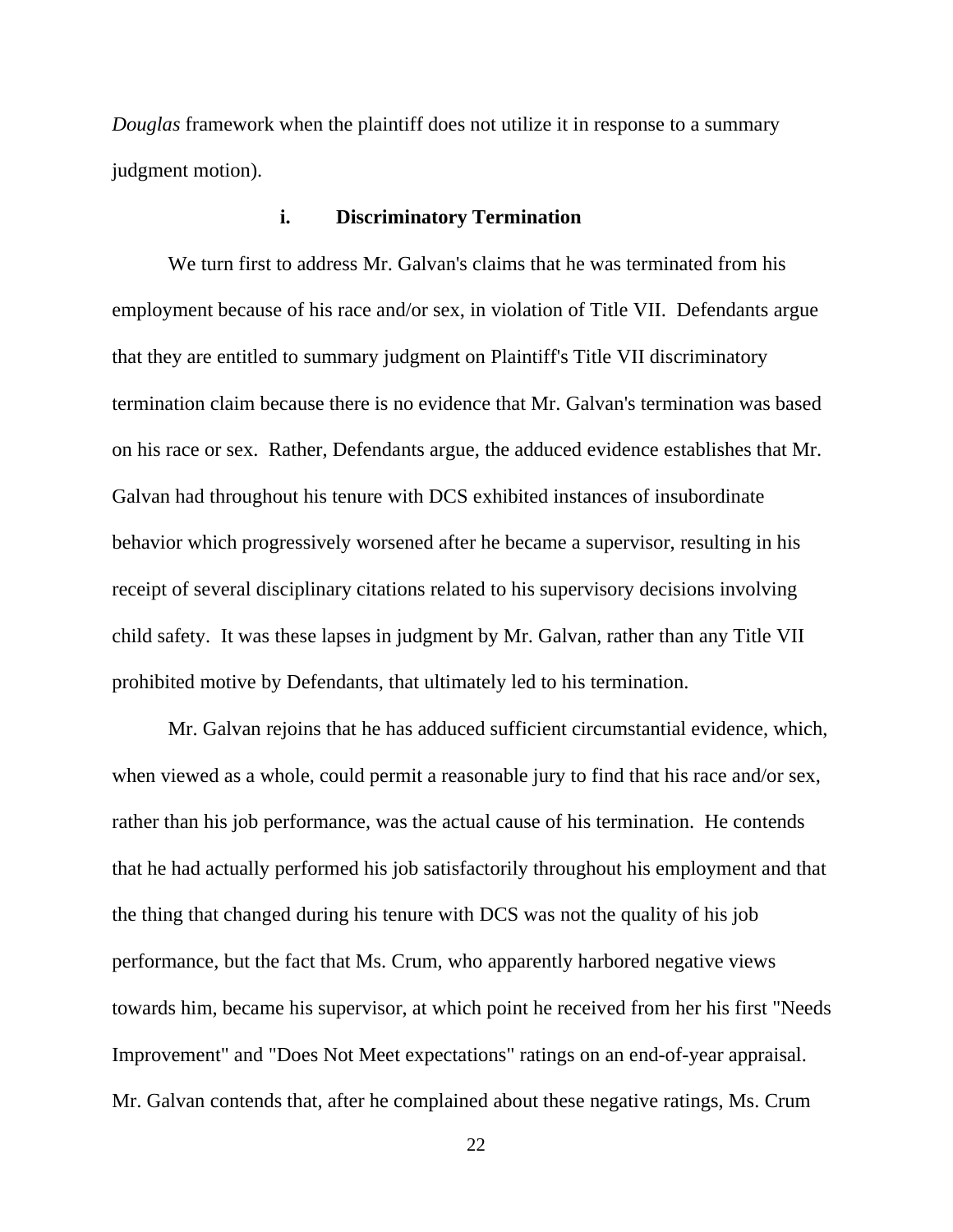began issuing unwarranted discipline and directing his direct supervisor, Ms. Heman, to do the same, which eventually culminated in his termination.

After carefully reviewing the evidence before us, we find that, when viewed holistically and in the light most favorable to Mr. Galvan, as we are required to do at the summary judgment stage, it is insufficient to establish a nexus between Defendants' disciplinary and termination decisions and Mr. Galvan's race or sex such that no reasonable jury could find that his termination was the result of unlawful discrimination.

In support of his interpretation of the evidence, Mr. Galvan relies heavily on the fact that he had previously always received "Meets" or "Exceeds" expectations ratings on his reviews before Ms. Crum became his supervisor. While it is true that prior to Ms. Crum becoming his supervisor Mr. Galvan had never received any performance rating below "Meets expectations" on any of his reviews, his prior satisfactory evaluations still included several areas in which it was noted that Mr. Galvan needed improvement, including his tendency to "show and state visible frustrations … in unprofessional ways," which is behavior similar to that for which he was later counseled or disciplined by Ms. Crum and Ms. Heman. $<sup>2</sup>$  $<sup>2</sup>$  $<sup>2</sup>$  And, while it may also be true, as Mr. Galvan agues, that in their</sup> briefing in support of their motion for summary judgment Defendants engaged in "cherry picking" to emphasize the least complimentary portions of his overall satisfactory

<span id="page-22-0"></span> $2$  For example, Mr. Galvan was informally counseled and/or formally disciplined for several incidents in which he was alleged to have expressed his frustrations in inappropriate ways, including by speaking so harshly to a coworker as to cause her to cry, saying that a subordinate had been "babied" by her previous supervisor and that he was not going to "baby" her, and shouting so loudly at Ms. Nigg, a trainee, that he was heard through the phone in another room of the client's house.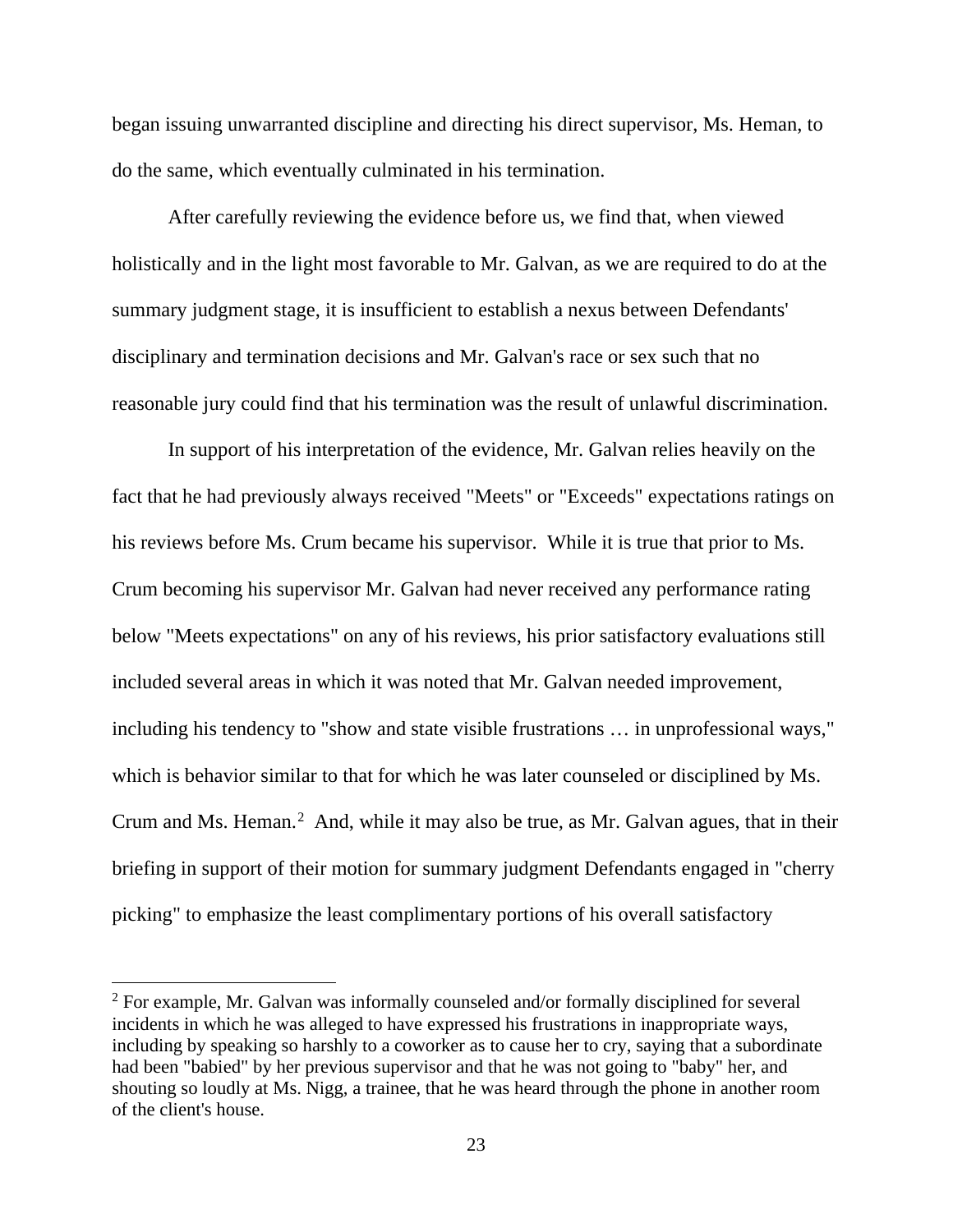reviews prior to Ms. Crum becoming his supervisor, the fact remains that concerns similar to those raised by Ms. Crum in Mr. Galvan's 2017 end-of-year review and her subsequent discipline of him had been included in prior job performance appraisals. That pattern demonstrates that the concerns regarding Mr. Galvan's supervisory style and demeanor identified by Ms. Crum were not new concerns, in fact, they had been raised by other of Mr. Galvan's prior supervisors, none of whom does he allege harbored discriminatory animus toward him.

We concede that "[w]here an employer's reason for a[n adverse action] is without factual basis or is completely unreasonable, that is evidence that an employer might be lying about its true motivation." *Hobgood v. Ill. Gaming Bd.*, 731 F.3d 635, 646 (7th Cir. 2013). However, the Court does not sit as a "super personnel review board that secondguesses an employer's facially legitimate business decisions." *Argyropoulos v. City of Alton*, 539 F.3d 724, 736 (7th Cir. 2008) (quotation marks omitted). Here, Mr. Galvan has failed to point to any evidence beyond his personal belief that Defendants' assessments of his workplace behavior were mistaken, on the basis of which a jury could infer that he was disciplined and ultimately terminated because of his race and/or sex.

Significantly, Mr. Galvan does not dispute the pertinent facts underlying any of the incidents for which he was disciplined and eventually terminated. He merely argues that he was not to blame in any of these situations. For example, he concedes that he permitted one of the FCMs under his supervision to leave an assessment without preparing a child's safety plan, which was the justification for his March 2018 written counseling; that on another occasion he "unsubstantiated" domestic violence allegations,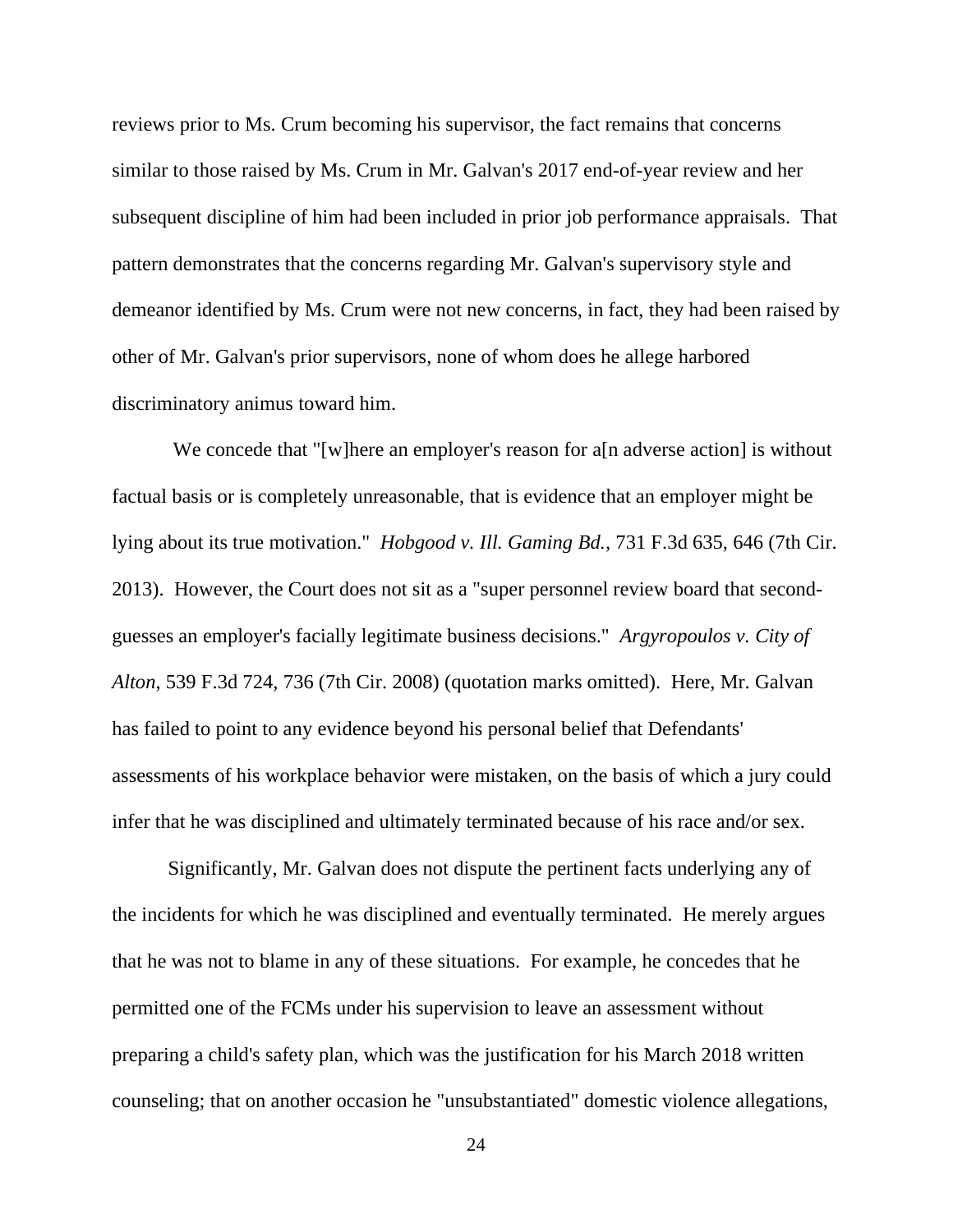for which he was disciplined in September 2018; and finally that, while under his temporary supervision, Ms. Nigg failed to complete for his review a safety plan for a minor who had witnessed her parents using drugs. The fact that Defendants determined—contrary to Mr. Galvan's view—that he exhibited poor judgment and failed to provide sufficient supervisory support to his subordinates in these situations, initially justifying discipline and eventually his termination based on his supervision of Ms. Nigg, without some evidence from which a reasonable jury could infer that Defendants' proffered nondiscriminatory reasons for these employment decisions are unworthy of credence, leaves him without support for his discriminatory discharge claim. *Lauth v. Covance*, 863 F.3d 708, 715–16 (7th Cir. 2017) ("[Plaintiff's] belief that he was performing his job adequately is not relevant to the question of whether [the defendant] believed it has a legitimate, non-discriminatory basis to terminate him.").

Mr. Galvan answers that he has, indeed, provided such evidence, highlighting as examples of Ms. Crum's discriminatory animus the fact that she prohibited him from attending Hispanic outreach meetings as the sole DCS representative, instead requiring Ms. Heman, a white woman, to attend with him, and that she ignored complaints of discrimination he had made to her in August 2018, a few months before his termination. He cites as further proof Defendants' records listing Mr. Galvan and another Hispanic male supervisor, Zachary Coffman, as the only Madison County employees to have received discipline. In addition, he proffers as further evidence of discrimination his personal observations that unidentified white, female supervisors routinely escaped discipline for various job related infractions. He also claims that he was treated less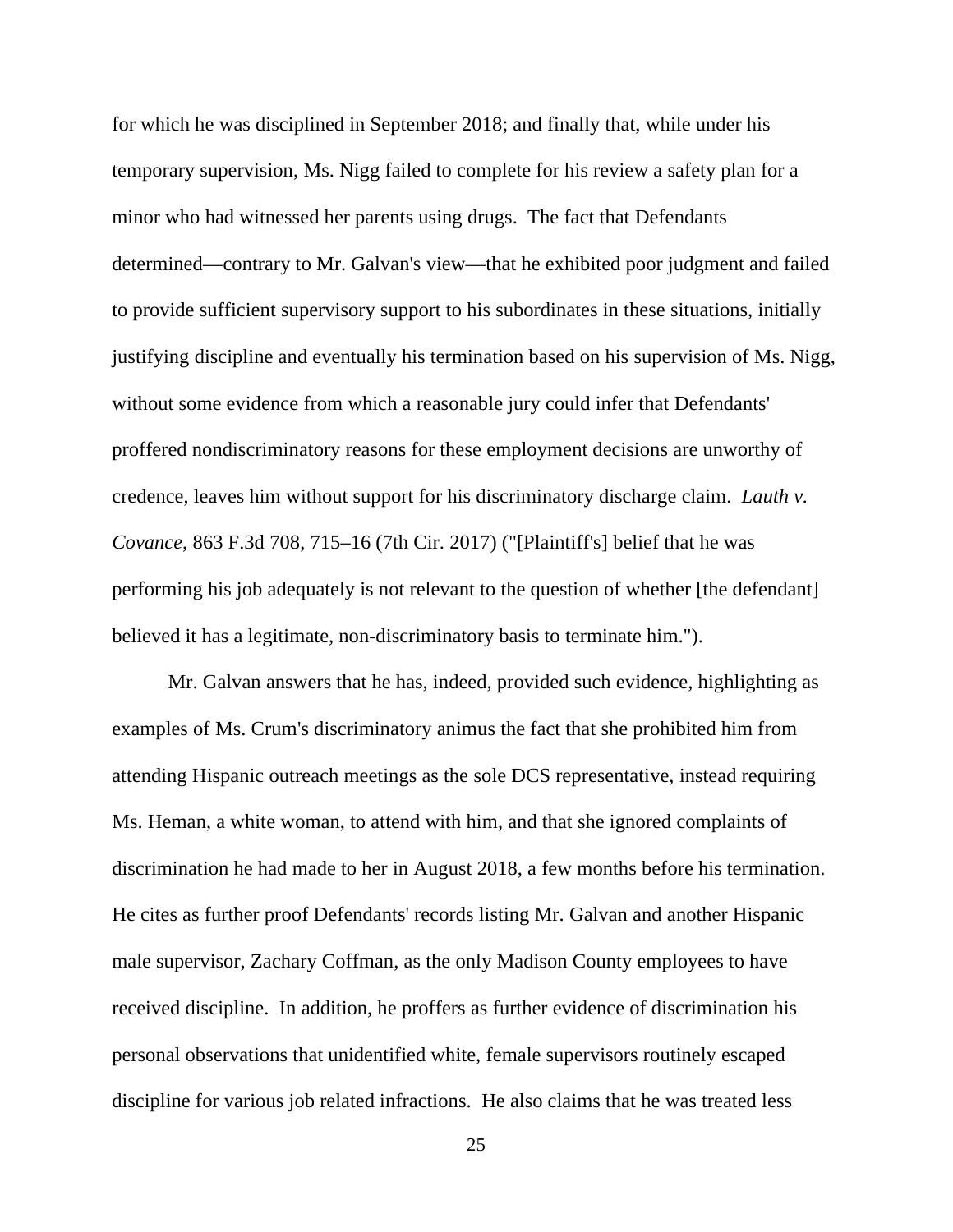favorably than several similarly situated white, female individuals, including Ms. Crum, Ms. Heman, Ms. Nigg, as well as Spencer Osborne, a white male caseworker in the Madison County office, whom DCS retained despite escalating behavior involving child safety and terminated only after he was criminally charged in an incident of child endangerment. Contrary to Mr. Galvan's contentions, the evidence he has adduced, even when viewed as a whole and in the light most favorable to him, is insufficient to cast doubt on Defendants' proffered nondiscriminatory reason(s) for his termination.

We begin with an analysis of Ms. Crum's remark that, if Mr. Galvan wanted to represent DCS at the Hispanic outreach meetings, Ms. Heman had to attend with him. This statement is far too ambiguous to raise an inference of racial or sex discrimination. Additionally, it was made long before Mr. Galvan's termination and was entirely unrelated to any adverse employment decision, never mind his termination. *Bagwe v. Sedgwick Claims Mgmt. Servs., Inc.*, 811 F.3d 866 (7th Cir. 2016) ("Remarks can raise an inference of discrimination when they are (1) made by the decision-maker, (2) around the time of the decision, and (3) in reference to the adverse employment action.") (quotation marks and citation omitted).

Likewise, the fact that Mr. Galvan and another Hispanic male, Mr. Coffman, were the only two supervisors disciplined in Madison County, unsupported by some evidence that the discipline was pretextual or that similarly situated individuals were treated less favorably does not prove discrimination against either or both men. Mr. Galvan lacks sufficient details surrounding the circumstances of the incident that resulted in Mr.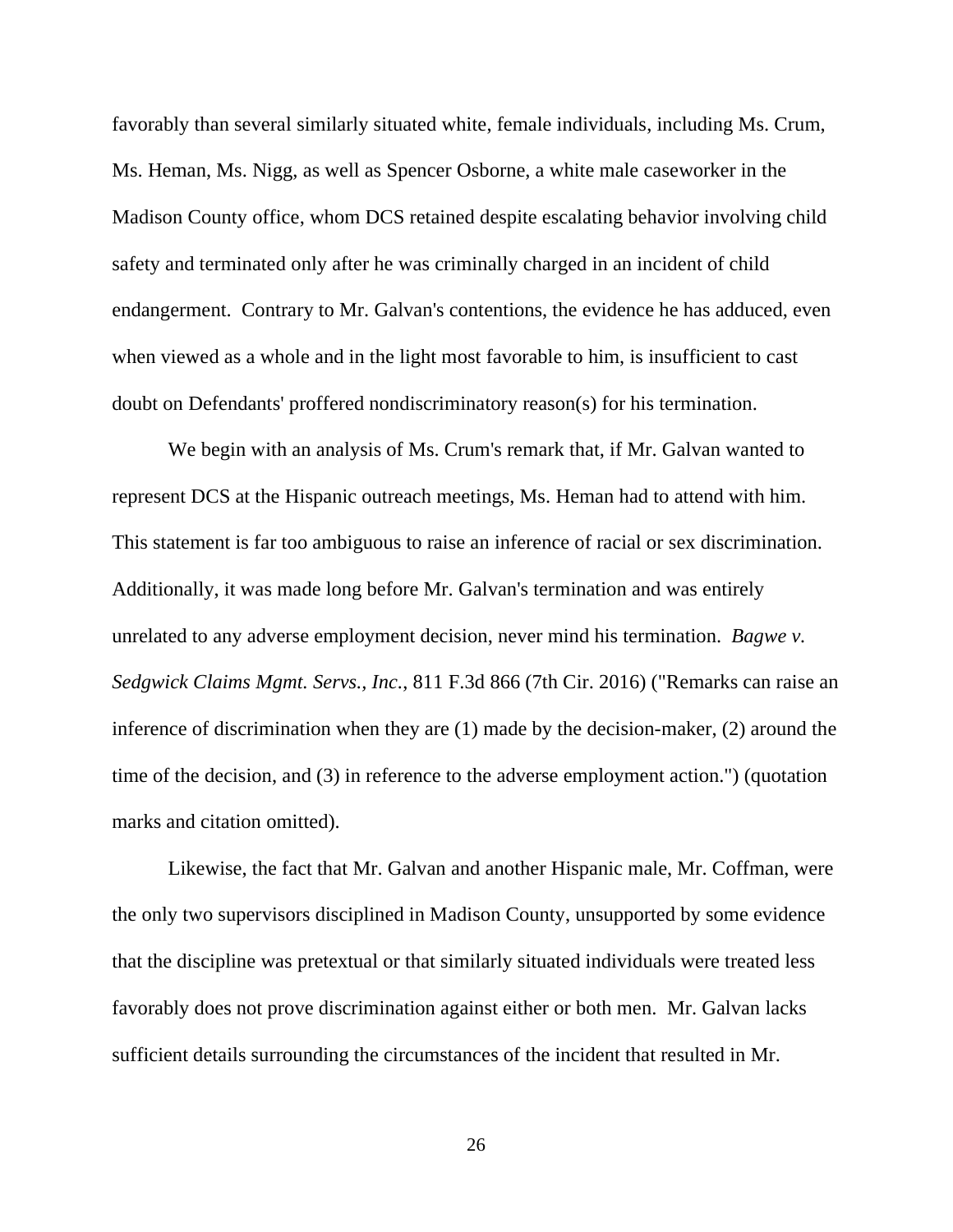Coffman's discipline for us to determine whether valid comparators exist or to make any assessment regarding the legitimacy of the discipline he received.

Moreover, although Mr. Galvan claims to have identified several similarlysituated comparators to himself, none of those individuals is in fact actually similar and thus their treatment does not and cannot support an inference of discrimination. Ms. Crum and Ms. Heman are not valid comparators as they were both Mr. Galvan's supervisors, and neither is alleged to have committed the same or similar violation of DCS policy for which Mr. Galvan was terminated, to wit, failing to ensure the safety of a child by failing to provide adequate supervisory support. The Seventh Circuit has often recognized that "supervisors usually make poor comparators for plaintiffs claiming employment discrimination." *Rodgers v. White*, 657 F.3d 511, 517-18 (7th Cir. 2011). The cases cited by Mr. Galvan in which supervisors were used as valid comparators are distinguishable to the case before us because in those cases, unlike here, the supervisor was alleged to have engaged in the same conduct for which the plaintiff was disciplined or terminated. *See Baker v. Macon Res., Inc.*, 750 F.3d 674 (7th Cir. 2014); *Prather v. Midcontinent Independent Sys. Operator, Inc.*, 2021 WL 1144580 (S.D. Ind. 2021).

For similar reasons, Ms. Nigg is also not a valid comparator for Mr. Galvan as she was his subordinate and at the time of the incident in October 2018 much less experienced than Mr. Galvan as she had only recently begun working for DCS. Accordingly, the fact that she did not receive discipline for her failure to complete a safety plan (a much different policy violation than that for which Mr. Galvan was terminated), is not probative of discrimination.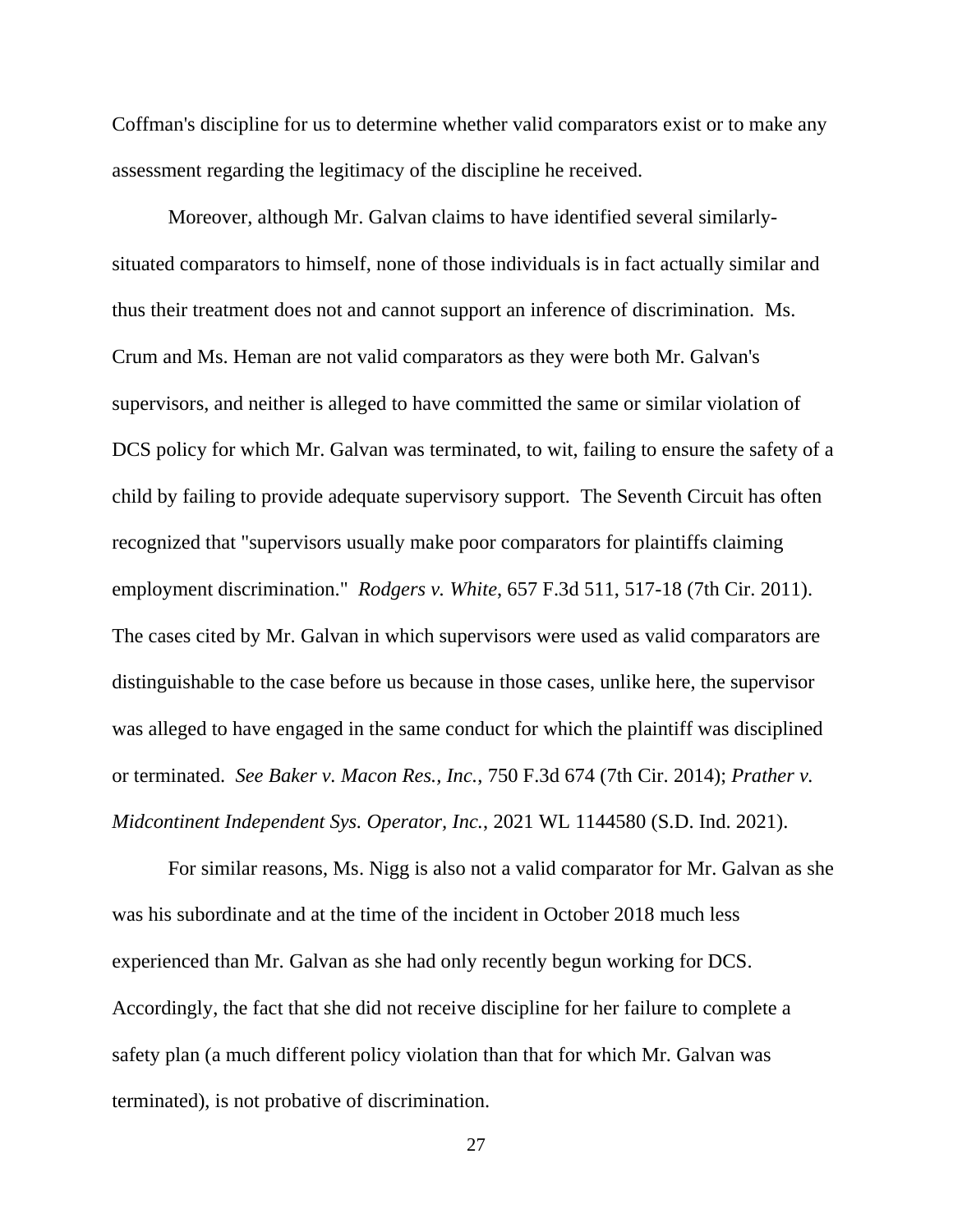Nor is Mr. Osborne a useful comparator here because, although he worked in the Madison County office, he held a different job than Mr. Galvan and was not a supervisor; therefore, his conduct did not violate DCS policy as a result of supervisory decisions he made. Mr. Galvan puts forth a conclusory argument that because Mr. Osborne's supervisors were not disciplined or terminated for their failure(s) to adequately supervise Mr. Osborne, they were also treated more favorably. But Mr. Galvan has entirely failed to identify those supervisors by name or to provide evidence of their race, sex, work history, performance reviews, supervisors, or qualifications to enable us to "eliminate other possible explanatory variables, such as differing roles, performance histories, or decision-making personnel, which helps isolate the critical independent variable discriminatory animus." *Coleman v. Donahoe*, 667 F.3d 835, 846 (7th Cir. 2012); *accord McDaniel v. Progress Rail Locomotive, Inc.*, 940 F.3d 360, 369 (7th Cir. 2019) (holding that conclusory statement by plaintiff that there existed evidence that similarly situated employees were treated more favorably without supplying employees' names, work history, performance reviews, or information regarding the protected characteristic was insufficient to raise genuine issue of material fact); *Skiba v. Ill. Cent. R.R. Co.*, 884 F.3d 708, 723 (7th Cir. 2018) (holding that a table listing the names, ages, and positions of 37 employees did not amount to enough "amplifying detail of the employees' qualifications or employment history that would allow this Court to comfortably conclude [the adverse employment action] was the result of discriminatory motive rather than some other explanatory variable").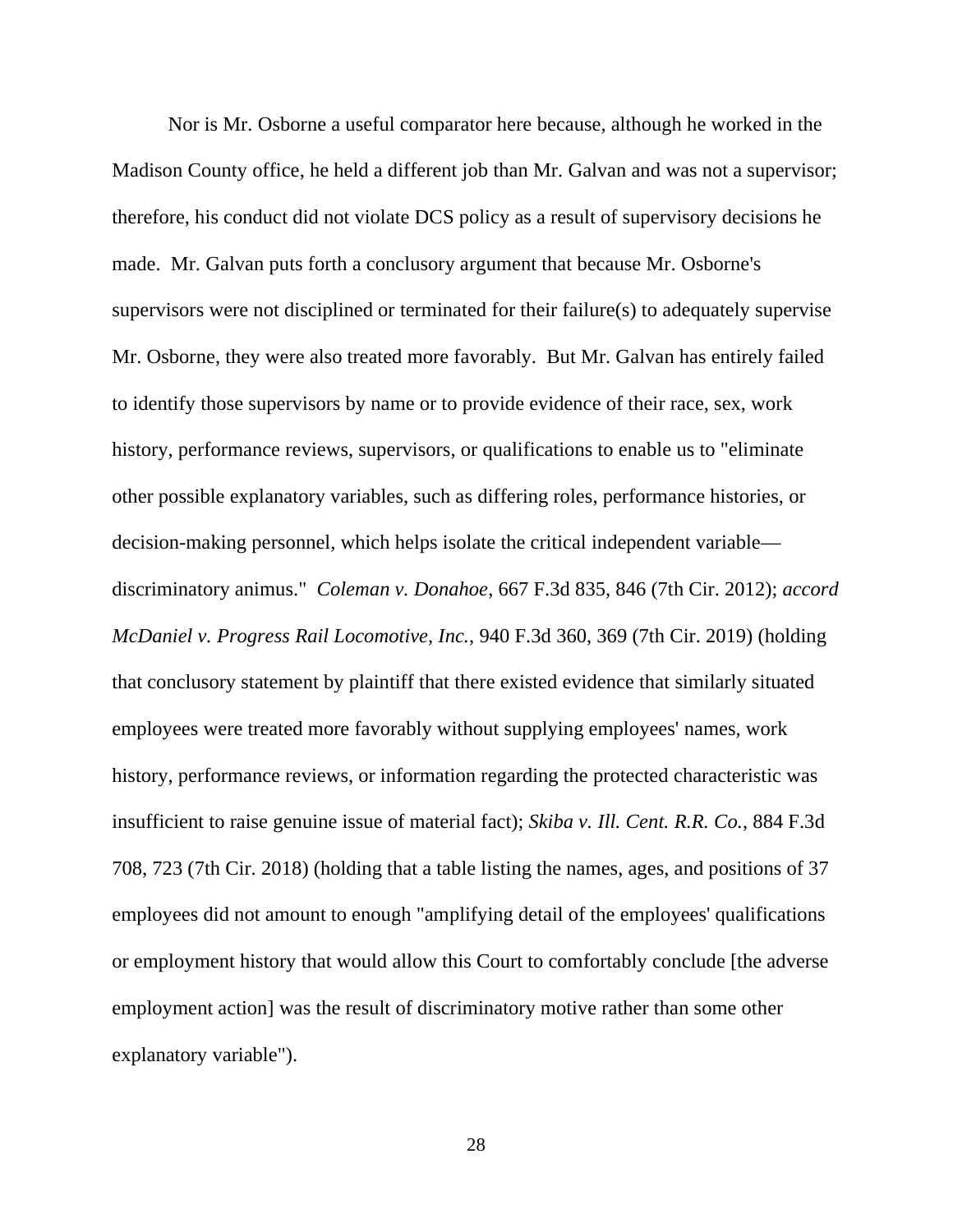Accordingly, we are left only with Mr. Galvan's claim that Ms. Crum and Ms. Heman failed to address his complaints of discrimination voiced a few months before he was terminated as evidence that his termination was based on his race and/or sex and not on his performance deficiencies as identified by Defendants. It is true that the Seventh Circuit has "said that a supervisor standing by while an employee complained about race discrimination could be evidence of discriminatory animus." *Tank v. T-Mobile USA, Inc.*, 758 F.3d 800, 809 (7th Cir. 2014). But the single reference to a complaint by Mr. Galvan remote in time from, and otherwise unconnected to the termination decision, would not allow a reasonable jury to conclude that Mr. Galvan's race and/or sex was the reason he was let go, particularly when considered against the undisputed facts regarding Mr. Galvan's conduct and the dearth of evidence otherwise pointing to a discriminatory motive. For these reasons, Defendants are entitled to summary judgment in their favor on Mr. Galvan's discriminatory termination claim.

# **ii. Retaliatory Termination**

Regarding Mr. Galvan's Title VII retaliatory termination claim, he argues that a reasonable jury could conclude, based on what he describes as a pattern of discipline by Defendants which occurred shortly after he had engaged in statutorily protected activity, namely, by complaining of race and sex discrimination, that his termination was in retaliation for those complaints. The chronology of events establishes that Mr. Galvan's employment was terminated approximately two to three months following his most recent complaint of discrimination. To survive summary judgment on this claim, Mr. Galvan must be able to establish that "he engaged in a protected activity; (2) he suffered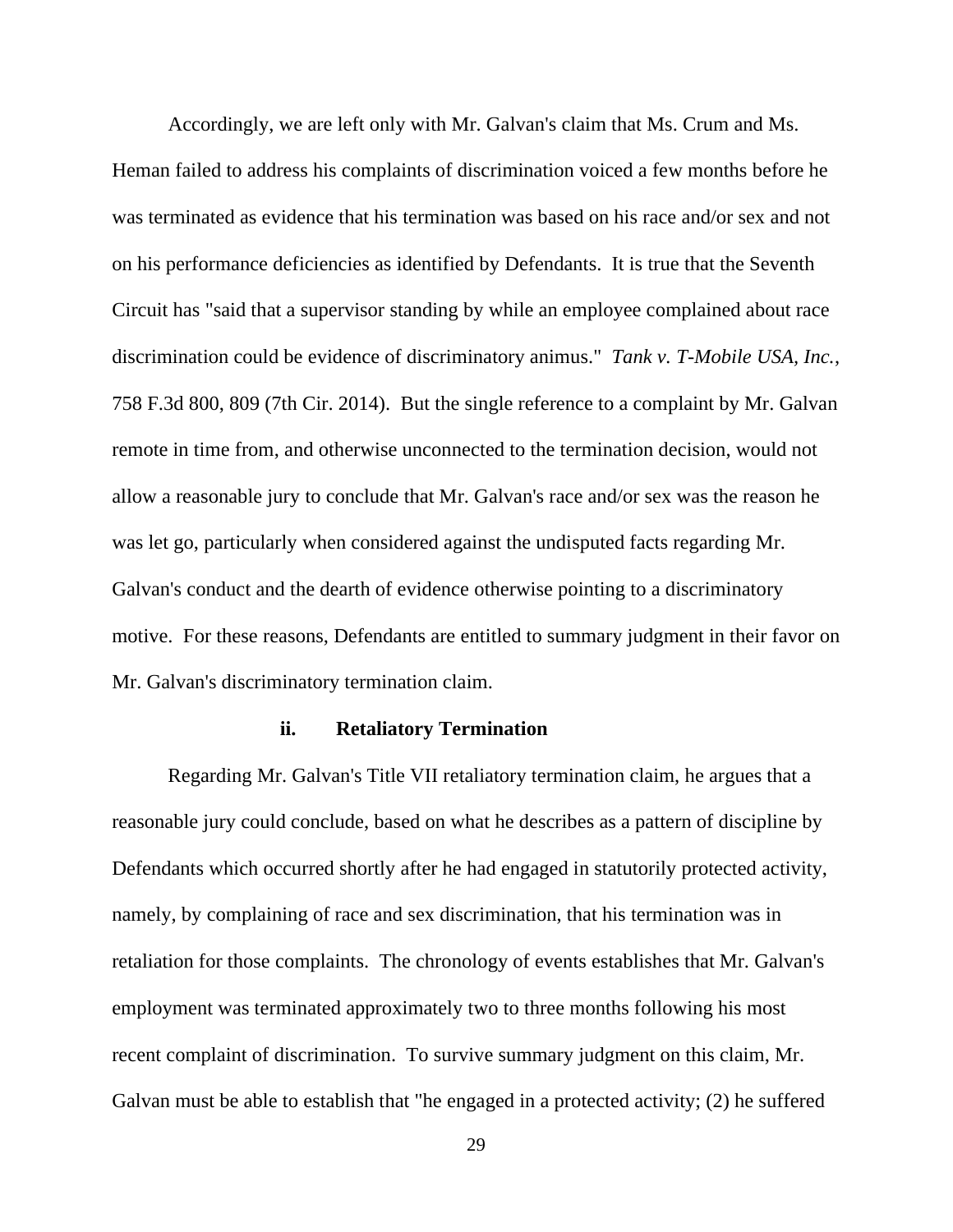an adverse employment action; and (3) there is a causal link between the protected activity and the adverse action." *Lauth v. Covance, Inc.*, 863 F.3d 708, 716 (2017).

"Merely complaining in general terms of discrimination or harassment, without indicating a connection to a protected class or providing facts sufficient to create that inference, is insufficient." *Tomanovich v. City of Indianapolis*, 457 F.3d 656, 663 (7th Cir. 2006). Here, Mr. Galvan's evidence falls short of making such a showing that the civil service complaint he filed following his 2017 end-of-year review was protected activity. The only testimony in the record regarding the specifics of his complaint is Mr. Galvan's testimony that he believed and informed his supervisors of his belief that he was being treated "differently" than other employees. That single word—"differently"—is insufficient to establish the required connection to his being in a protected class or that he engaged in protected activity. The fact that Mr. Galvan was formally disciplined a few weeks after filing his civil service complaint is therefore not evidence supporting Mr. Galvan's contention that Defendants engaged in a pattern of retaliatory discipline without some evidence that he had first engaged in protected activity under Title VII.

Mr. Galvan also contends that he complained to Ms. Crum and Ms. Heman sometime "in mid-2018" or in "July or August of 2018" that he felt he was being treated differently "because [he is] Mexican" and "a big guy, scary looking, according to people." Galvan Dep. at 199, 200; *accord* Galvan Aff. ¶ 205. Unlike his civil service complaint, this complaint is sufficient to constitute protected activity. But Mr. Galvan's retaliatory termination claim fails because he has failed to adduce evidence from which a jury could infer a causal link between those complaints and his termination. He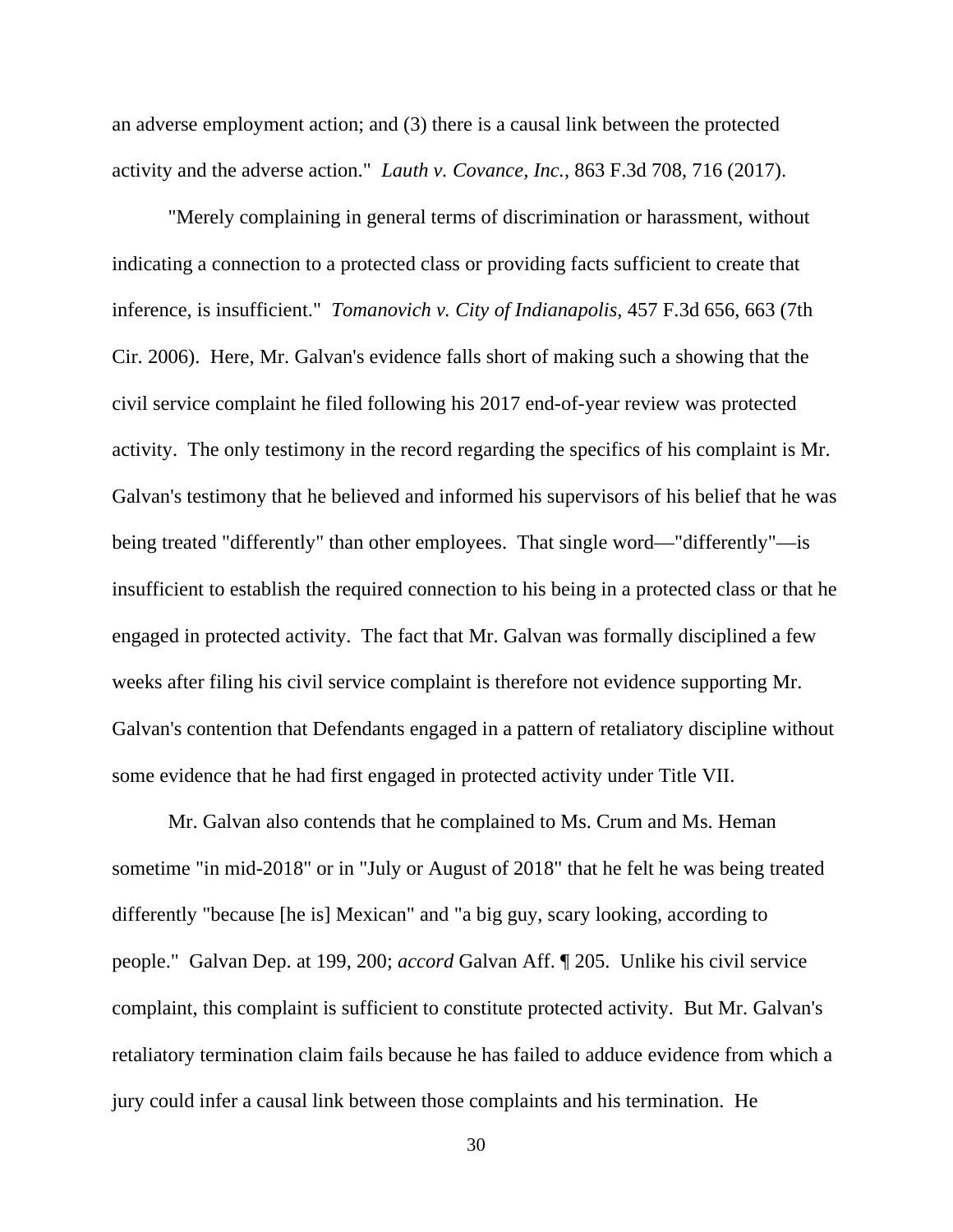maintains that he has proffered evidence to establish a history of being disciplined shortly after complaining about discrimination, thus supporting an inference that his termination, which occurred a few months after he engaged in statutorily protected activity, was in retaliation for his having complained of discrimination. As we have discussed, Mr. Galvan has failed to establish that his civil service complaint constituted protected activity to support his contention that there exists a pattern of discipline closely following protected activity.

The fact that Mr. Galvan was terminated approximately three to four months following his mid-summer 2018 complaints of discrimination, even crediting his testimony that, to his knowledge, those complaints were not investigated, is simply not enough, without some evidence that connects his termination to those discrimination complaints, to raise an inference of retaliation. *Andonissamy v. Hewlett-Packard Co.*, 547 F.3d 841, 851 (7th Cir. 2008) ("On summary judgment, in particular, 'it is clear mere temporal proximity is not enough to establish a genuine issue of material fact.'") (quoting *Wyninger v. New Venture Gear, Inc.*, 361 F.3d 965, 981 (7th Cir. 2004)); *see also Benuzzi v. Bd. of Educ. of City of Chi.*, 647 F.3d 652, 666 (7th Cir. 2011) (holding that a two-month time frame separating the plaintiff's EEOC complaint and her suspension was insufficient to support an inference of retaliation); *Argyropoulos v. City of Alton*, 539 F.3d 724, 734 (7th Cir. 2008) ("The approximate seven-week interval between [plaintiff's] sexual harassment complaint and her subsequent arrest/termination does not represent that rare case where suspicious timing, without more, will carry the day.").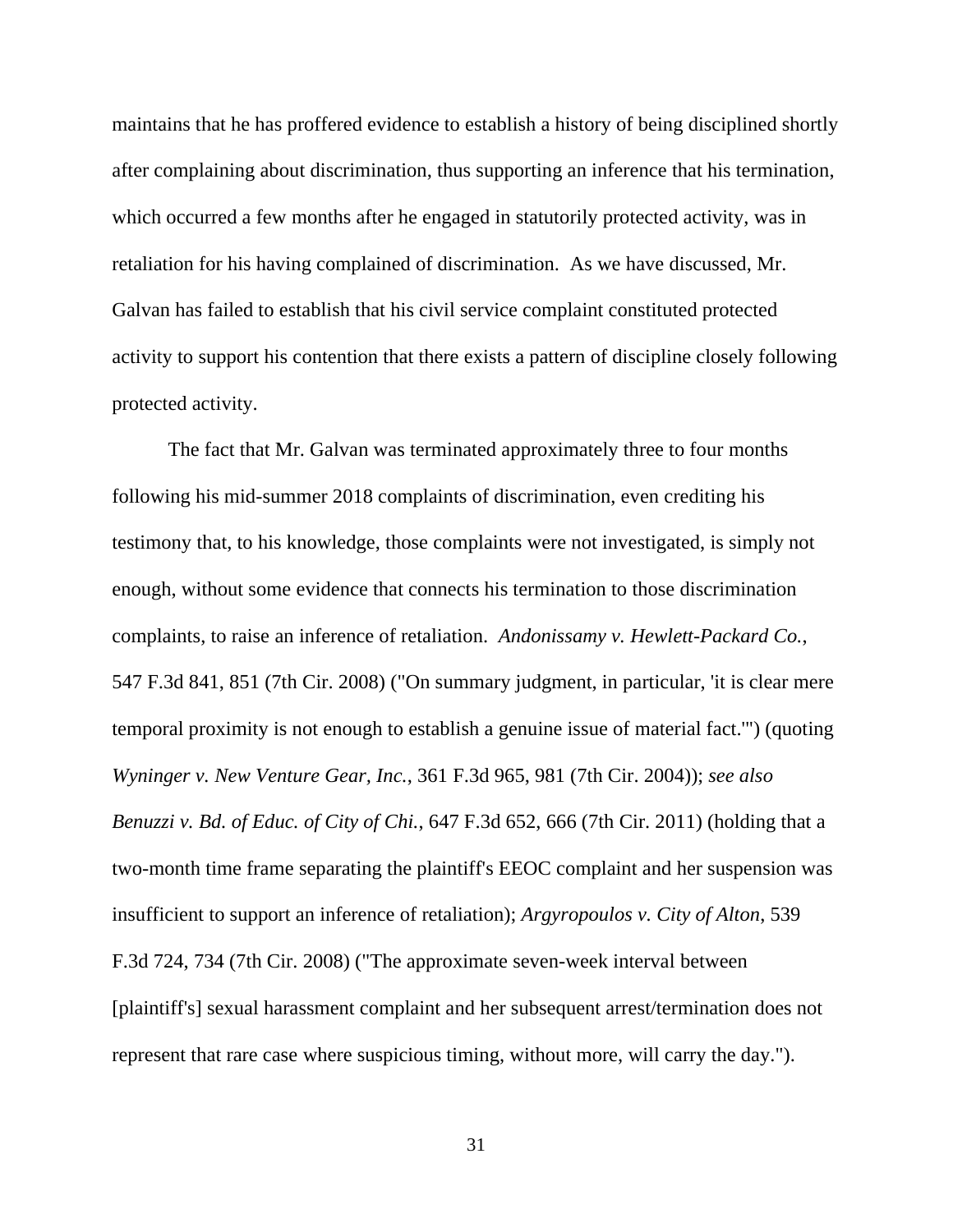Accordingly, Defendants are entitled to summary judgment on Mr. Galvan's retaliatory termination claim.

# **ii. Discriminatory/Retaliatory Failure to Transfer**

Defendants also seek summary judgment on Mr. Galvan's Title VII discrimination and retaliation claims based on his failure to be transferred to Hamilton County due to lack of evidence giving rise to an inference that his failure to be transferred was motivated by unlawful race or sex discrimination or retaliatory animus. According to Defendants, the evidence establishes that each of the four individuals selected for the Hamilton County positions as opposed to Mr. Galvan were the most qualified candidates.<sup>[3](#page-31-0)</sup> Mr. Galvan rejoins that he was clearly better qualified than each of the selectees and that a reasonable jury therefore could, in analyzing the evidence as a whole, conclude that Defendants' rationale is unworthy of belief and raises an inference of a discriminatory or retaliatory motive.

<span id="page-31-0"></span> $3$  We note that it is not clear from the record the extent to which either Ms. Heman or Ms. Crum, the only two individuals Mr. Galvan has alleged in this litigation to have had any discriminatory or retaliatory animus, were ultimately personally involved in the transfer decisions. It is undisputed that Hamilton County's Local Office Director, Ms. Beebe, interviewed the candidates for each transfer. Ms. Heman is alleged to have also been present for some but not all the interviews, though it is not clear the extent to which she actively participated in the interviews she attended or in the decisionmaking process that followed. Additionally, while Ms. Crum is alleged by Mr. Galvan to have had final approval power over transfers within Region 11, the evidence does not show that she was present at or involved in his interviews for any of the Hamilton County positions nor is it clear the extent to which she was involved in some other way in making any selection decisions in the first instance. However, Defendants have left these issues entirely undeveloped in their motion for summary judgment. If Ms. Heman or Ms. Crum were not decisionmakers with regard to the transfer selections, Plaintiff's claim is even less promising.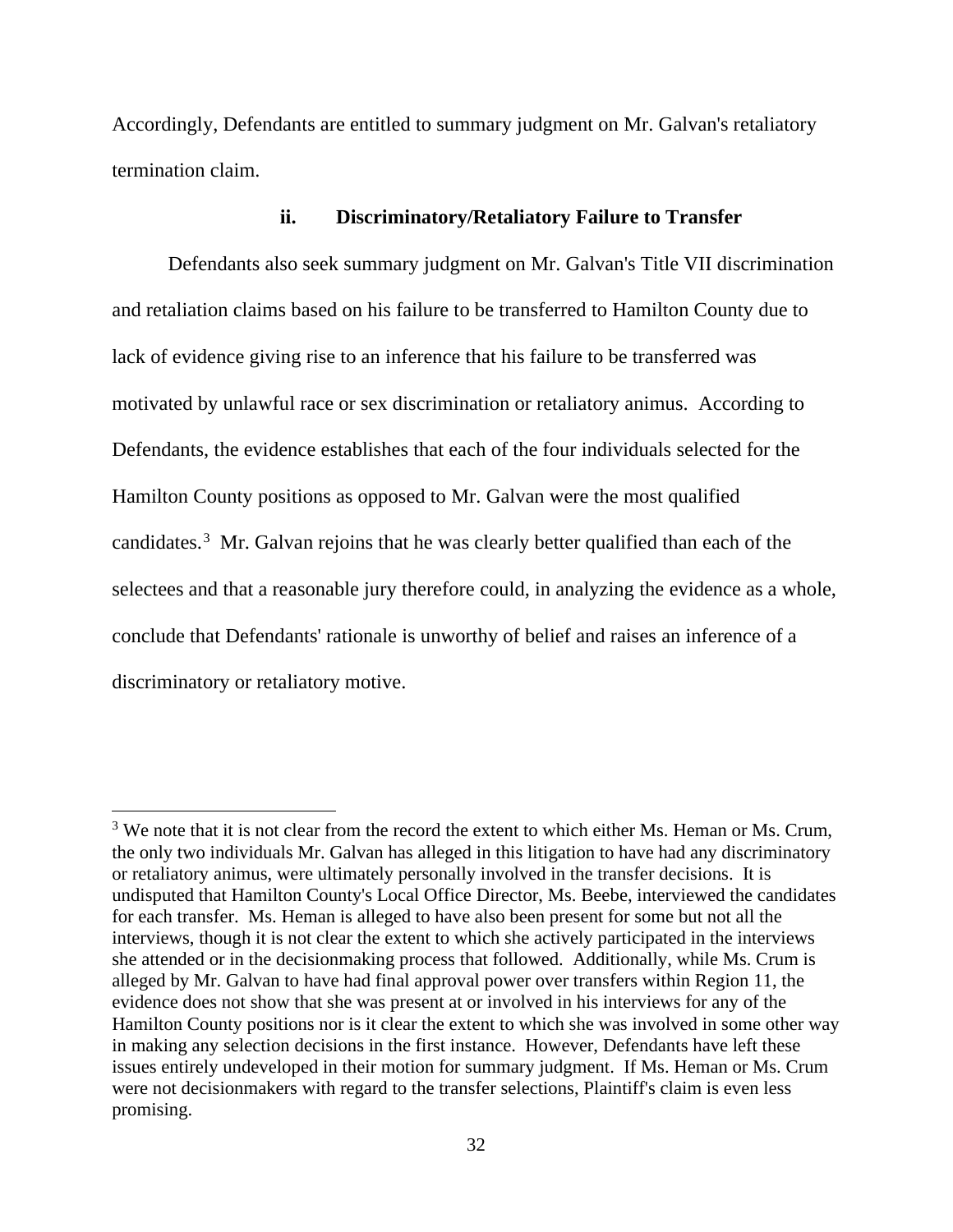In failure to promote or failure to hire cases, the Seventh Circuit has held that where, as here, the employer's proffered non-discriminatory reason for its employment decision "is that it selected the most qualified candidate, evidence of the applicants' competing qualifications does not constitute evidence of pretext unless those differences are so favorable to the plaintiff that there can be no dispute among reasonable persons of impartial judgment that the plaintiff was clearly better qualified for the position at issue." *Mlynczak v. Bodman*, 442 F.3d 1050, 1059 (7th Cir. 2006) (quoting *Millbrook v. IBP, Inc.*, 280 F.3d 1169, 1180 (7th Cir. 2002)). It is undisputed that Ms. Albee, who was chosen over Mr. Galvan for the first Hamilton County opening, had worked for DCS longer than Mr. Galvan and had an additional year of supervisory experience. The individuals selected for the second and third positions, Mr. Despain and Ms. Hickerson, although not supervisors, had also each worked for DCS in the Hamilton County office longer than Mr. Galvan and were therefore in Defendants' view more experienced than Plaintiff. Defendants also point out that Mr. Galvan has adduced no evidence to show that the person selected for the fourth transfer position, Ms. Tinker, had a history of disciplinary infractions as extensive as Mr. Galvan's. Accordingly, Defendants argue that they are entitled to summary judgment because Mr. Galvan cannot show that he was so obviously superior to any of these four candidates that there could be "*no dispute* among reasonable persons of impartial judgment that [he] was clearly better qualified." *Robertson v. Dep't of Health Servs.*, 949 F.3d 371, 381 (7th Cir. 2020) (emphasis in original).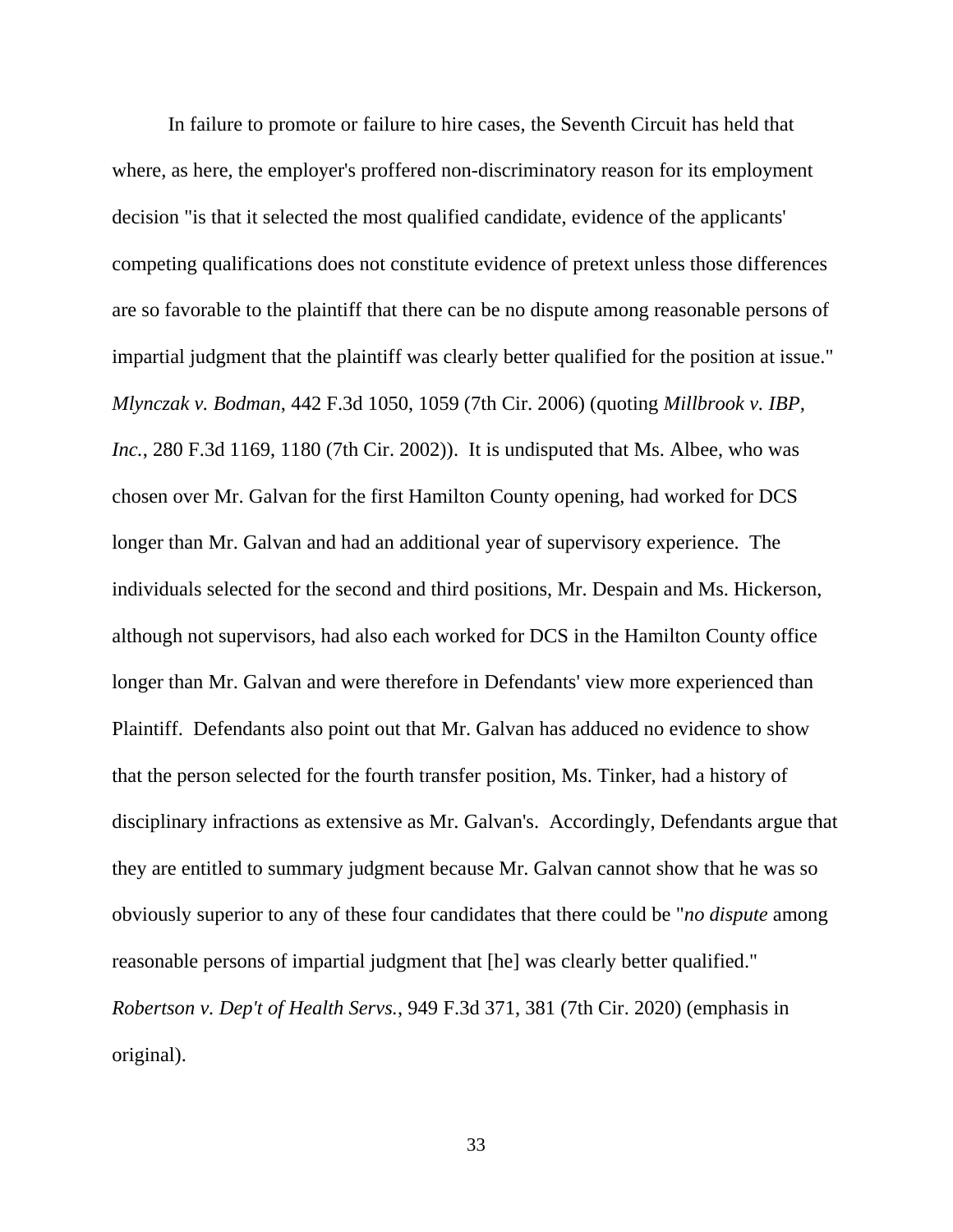Mr. Galvan disagrees with Defendants' assessment of the other candidates' qualifications. Mr. Galvan argues that he was better qualified than Ms. Albee because, unlike her, he had previously worked in Hamilton County and therefore had more relevant work experience, and, having worked in Hamilton County, he knew that, based on Ms. Albee's personality, she would struggle there, a fact he says that was confirmed when she resigned a few months after she was chosen to fill the position. But an employee's "own opinions about [his] … qualifications [do not] give rise to a material factual dispute." *Id.* (quoting *Rabinovitz v. Pena*, 89 F.3d 482, 487 (7th Cir. 1996). While Mr. Galvan may personally believe that his previous experience working in Hamilton County was more relevant and valuable than Ms. Albee's additional year as a DCS supervisor, it is not such a markedly superior qualification that no reasonable person could believe otherwise. Mr. Galvan has pointed to no other "weaknesses, implausibilities, inconsistencies, or contradictions" in the State's stated reason for selecting Ms. Albee for the Hamilton County position over him "that a reasonable person could find [it] unworthy of credence." *Harper v. C.R. England, Inc.*, 687 F.3d 297, 311 (7th Cir. 2012). Under such circumstances, an employer is permitted to "make a calculated business decision by weighing the relative merits and deficiencies of [the] candidates," *Dunn v. Nordstrom, Inc.*, 260 F.3d 778, 787 (7th Cir. 2001), and the court "must respect the employer's unfettered discretion to choose among qualified candidates." *Millbrook*, 280 F.3d at 1181. For these reasons, Mr. Galvan's Title VII claims based on his failure to be selected to fill the first Hamilton County position cannot survive summary judgment.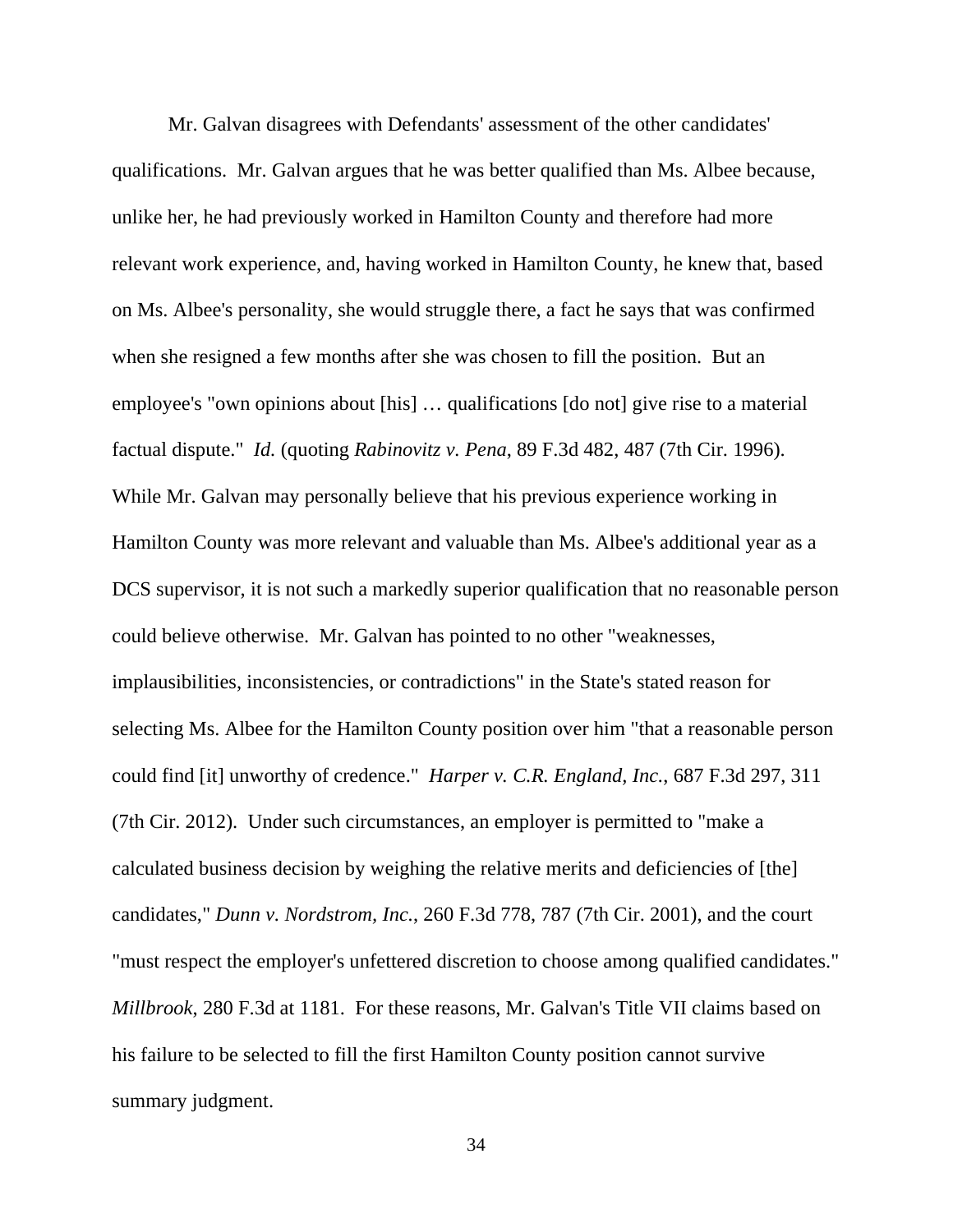Mr. Galvan maintains that he was also better qualified than Mr. Despain because, although Mr. Despain had been hired before Mr. Galvan and had worked his entire tenure in Hamilton County, Mr. Despain had no supervisory experience, and further that Mr. Galvan knew him to be disorganized and not a person that co-workers consulted for guidance. Mr. Galvan points to the fact that Mr. Despain, like Ms. Albee, left the position shortly after being selected as additional supportive evidence showing that he was a poor choice for the supervisory role. However, Mr. Galvan has put forth no evidence that would cast suspicion on the State's proffered reason for choosing Mr. Despain for the second transfer position beyond his own personal view that his supervisory experience outside Hamilton County was preferable to Mr. Despain's more extensive experience working within Hamilton County, in a non-supervisory role.<sup>[4](#page-34-0)</sup> Because reasonable minds could differ regarding which man's qualifications were superior, Mr. Galvan's contention that he was better qualified, standing alone, "cannot carry the day for [him]." *Robertson*, 949 F.3d at 381. Defendants are therefore entitled to summary judgment on Mr. Galvan's Title VII claims related to the second transfer position.

At the time Ms. Hickerson was promoted to fill the third transfer position, she was already working in the Hamilton County office and had a slightly longer overall tenure with DCS than Mr. Galvan, although not in a supervisory role. Mr. Galvan argues that

<span id="page-34-0"></span><sup>&</sup>lt;sup>4</sup> Although Mr. Galvan's "Needs Improvement" appraisal was dated prior to Mr. Despain's hiring, no evidence has been adduced to establish that the appraisal was relied upon in selecting Mr. Despain over Mr. Galvan for the Hamilton County position.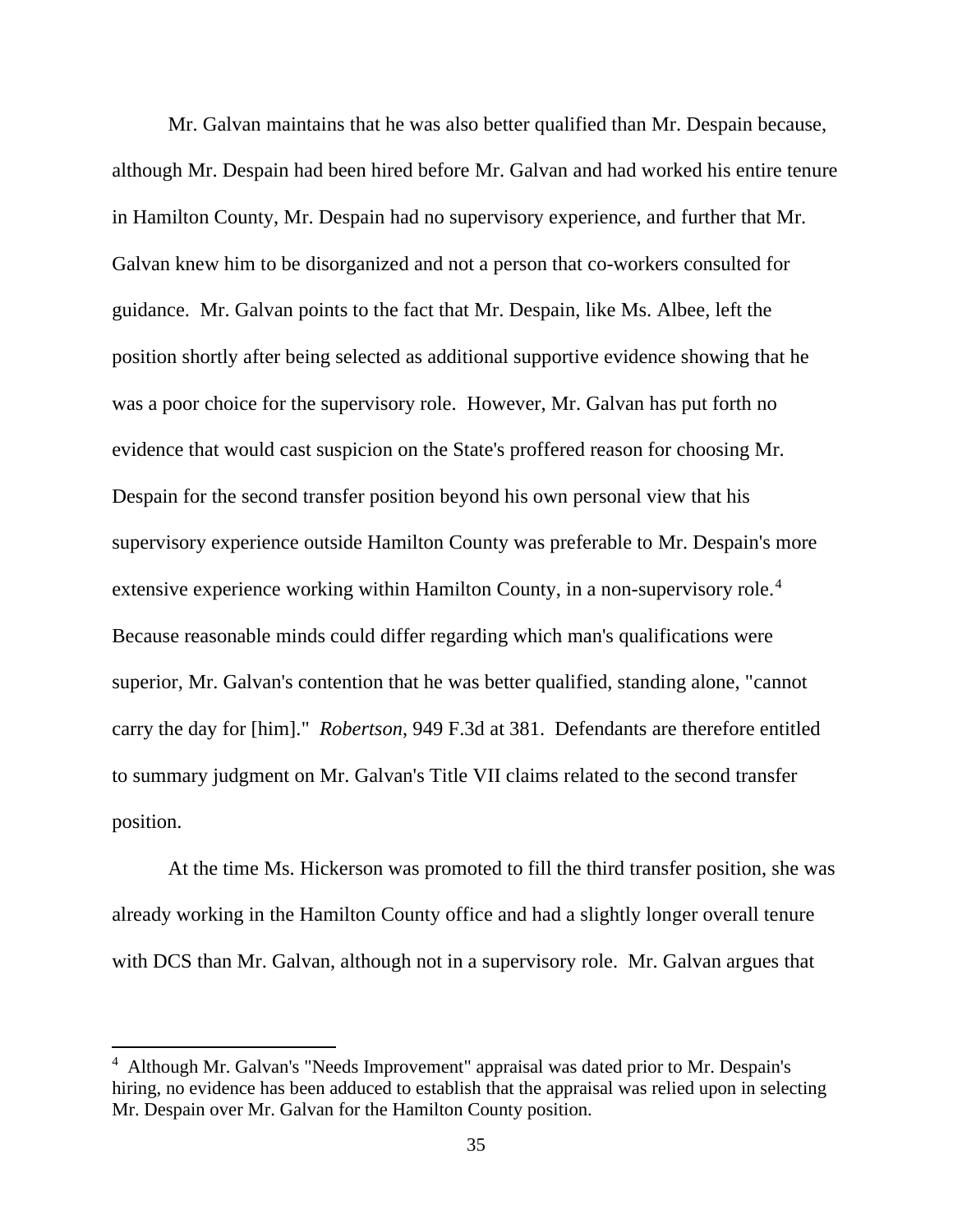the fact that Ms. Hickerson had no supervisory experience, coupled with his belief that she had a poor attitude, rendered her less qualified than him. But as with Mr. Despain, we cannot say that Mr. Galvan's supervisory experience rendered him so clearly better qualified than Ms. Hickerson, who had a longer tenure both with DCS overall and in the Hamilton County office in particular, that no reasonable person could disagree that his qualifications were superior. Thus, Mr. Galvan's qualifications alone do not cast doubt on the State's proffered reason for hiring Ms. Hickerson. *Millbrook*, 280 F.3d at 1180.

In addition to what he contends are his superior qualifications, Mr. Galvan also points to the fact that Defendants cited his "Needs Improvement" review and the written counseling he was issued for allowing an FCM under his supervision to leave an assessment without completing a safety plan as further justification for Ms. Hickerson's selection over him. Mr. Galvan argues that neither the poor review nor the counseling was justified and that they were instead based on discriminatory and/or retaliatory animus on Ms. Crum's part, thereby tainting the decision-making selection process for the third Hamilton County position. However, Mr. Galvan does not dispute that DCS had in fact received the two complaints regarding his conduct that are cited in his 2017 end-of-year appraisal as justification for his "Needs Improvement" rating nor does he deny that he had permitted an FCM under his supervision to wait until the day after an assessment to complete a safety plan, which was the conduct for which he was counseled. Mr. Galvan vaguely argues that other supervisors who do not share his protected characteristics were not disciplined for failing to require completion of safety plans, but he cites no specific examples of such disparate treatment. Given these concessions, viewing the evidence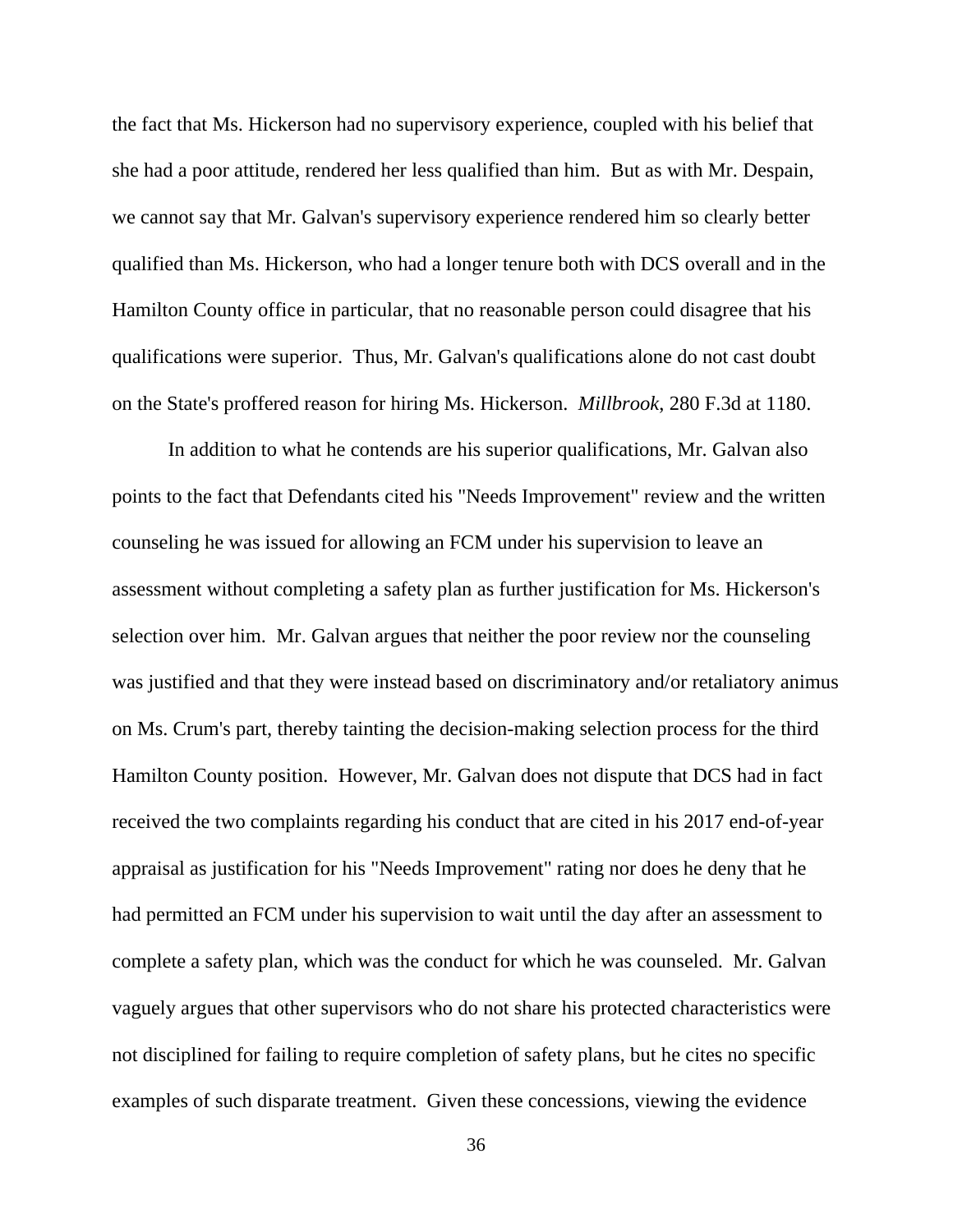holistically, we find that Mr. Galvan has failed to raise a material issue of fact as to whether the State's reason for not selecting him for the third transfer position is pretext for discrimination or retaliation. *See Faas v. Sears, Roebuck & Co.*, 532 F.3d 633, 640- 41 (7th Cir. 2008) ("A genuine issue of material fact arises only if sufficient evidence favoring the nonmoving party exist to permit a jury to return a verdict for that party.") (quotation marks and citation omitted). Defendants are therefore entitled to summary judgment on Mr. Galvan's Title VII discrimination and retaliation claims based on his failure to be selected for the third Hamilton County position.

With regard to the fourth Hamilton County position, Mr. Galvan claims that he was clearly more qualified than the woman selected for the position, Ms. Tinker, because she was hired several years after him and had no supervisory experience or experience working in the Hamilton County office. Defendants rejoin that Ms. Tinker was in fact more qualified than Mr. Galvan because she did not have a similar disciplinary record. Mr. Galvan does not dispute this difference, but again claims that any reliance on his disciplinary record in deciding not to select him for the position is problematic because the discipline he received was unwarranted and had been issued for discriminatory and retaliatory reasons. However, because Mr. Galvan has failed to establish (for the reasons detailed above) that the discipline he received was motivated by discriminatory and/or retaliatory animus, it was within DCS's discretion to determine that his disciplinary record rendered him less qualified than Ms. Tinker for the job. Mr. Galvan has presented no other evidence that would support an inference that Defendants' proffered reason for Ms. Tinker's selection was merely pretextual for an unlawful motive. Defendants are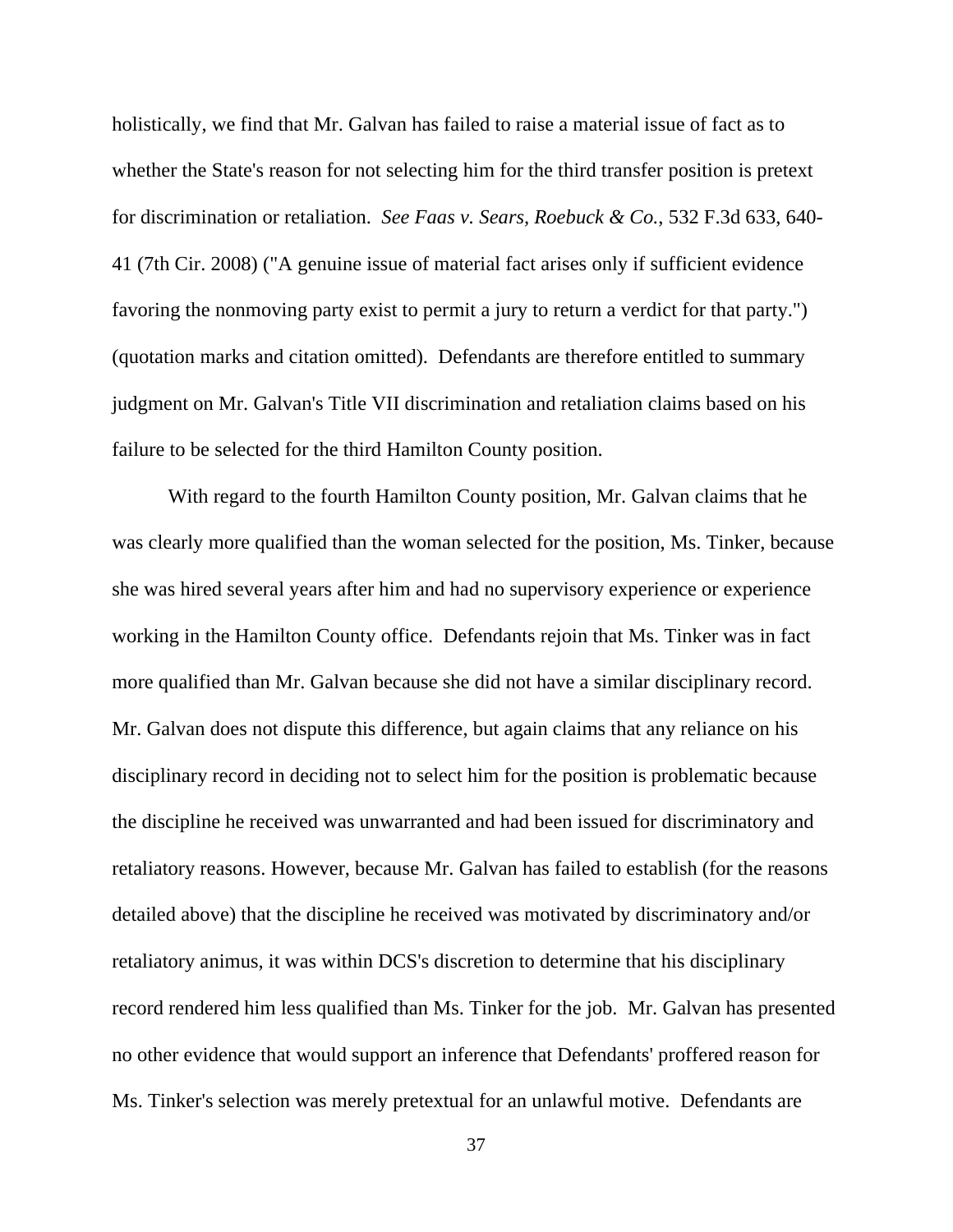therefore entitled to summary judgment on Mr. Galvan's Title VII discrimination and retaliation claims based on his failure to be selected for the fourth Hamilton County positions.

# **B. Fourteenth Amendment Due Process**

Defendants have requested summary judgment in their favor on "all claims," but omitted from their briefing any mention of Mr. Galvan's Fourteenth Amendment due process claim, much less any theories that would defeat that claim. Plaintiff's briefing was similarly lacking. Therefore, lacking such arguments, summary judgment is unavailable on this claim.

# **III. Conclusion**

For the reasons detailed above, Defendants' Motion for Summary Judgment [Dkt. 57] is DENIED as to Plaintiff's Fourteenth Amendment claim against Defendant Crum and GRANTED as to all other claims.

IT IS SO ORDERED.

Date: \_\_\_\_\_\_\_\_\_\_\_\_\_\_\_\_\_\_\_\_\_\_\_\_\_\_ 1/5/2022 \_\_\_\_\_\_\_\_\_\_\_\_\_\_\_\_\_\_\_\_\_\_\_\_\_\_\_\_\_\_\_

 SARAH EVANS BARKER, JUDGE United States District Court Southern District of Indiana